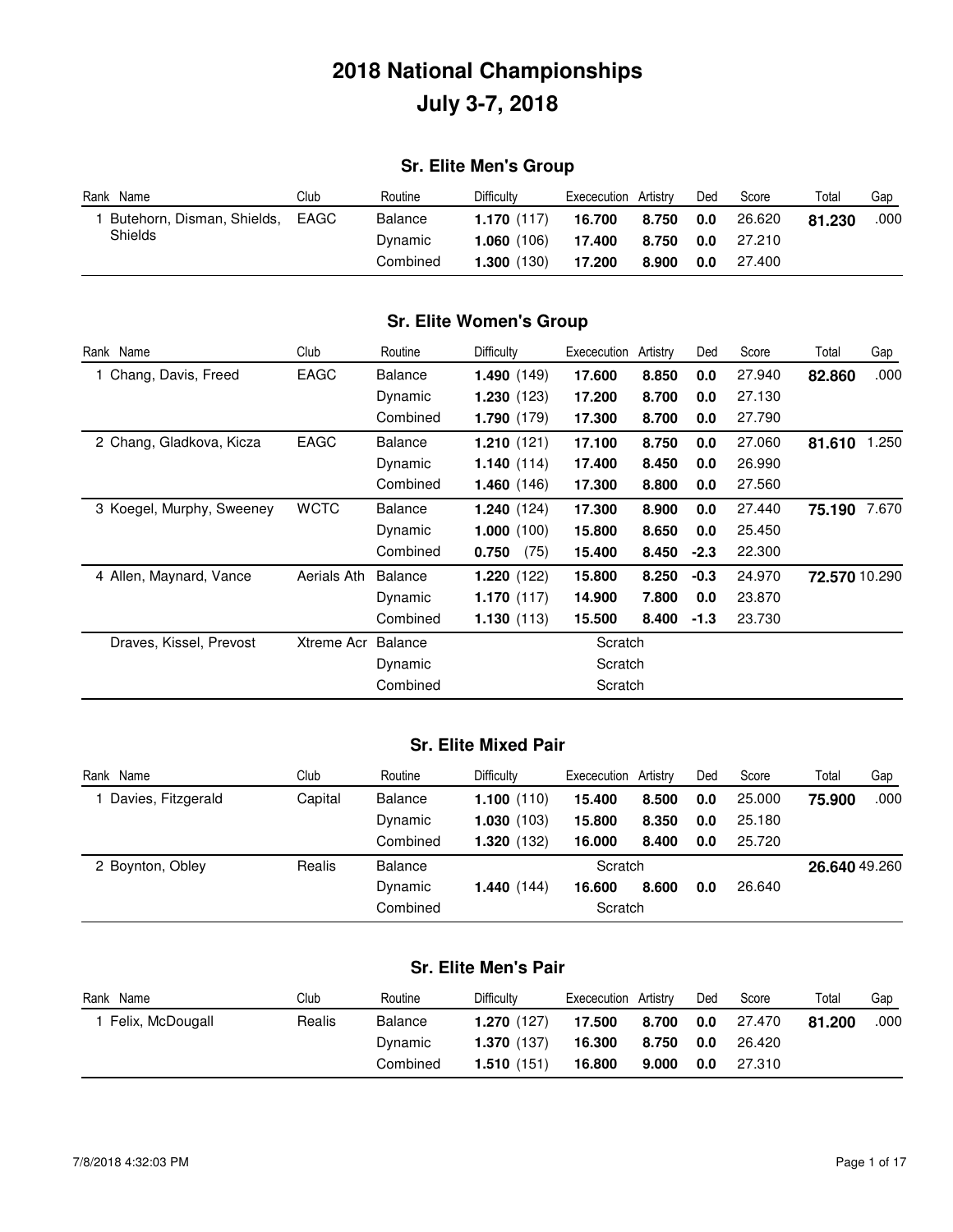### **Sr. Elite Women's Pair**

| Name<br>Rank    | Club | Routine  | Difficulty           | Exececution | Artistrv | Ded | Score  | Total  | Gap  |
|-----------------|------|----------|----------------------|-------------|----------|-----|--------|--------|------|
| Davis, Rosilier | AGSA | Balance  | <b>1.580</b> $(158)$ | 18.000      | 9.100    | 0.0 | 28,680 | 85.140 | .000 |
|                 |      | Dynamic  | 1.530 (153)          | 17.200      | 9.000    | 0.0 | 27.730 |        |      |
|                 |      | Combined | 1.730 (173)          | 17.700      | 9.300    | 0.0 | 28.730 |        |      |

### **Jr. Elite 13-19 Women's Group**

| Rank Name                   | Club        | Routine        | Difficulty    | Exececution Artistry |               | Ded    | Score  | Total        | Gap  |
|-----------------------------|-------------|----------------|---------------|----------------------|---------------|--------|--------|--------------|------|
| 1 Gatson, Struble, Whiteman | EAGC        | <b>Balance</b> | 1.070(107)    | 16.000               | 8.250         | $-0.3$ | 25.020 | 77.630       | .000 |
|                             |             | Dynamic        | (81)<br>0.810 | 17.500               | 8.500         | 0.0    | 26.810 |              |      |
|                             |             | Combined       | 1.100(110)    | 16.300               | 8.400         | 0.0    | 25.800 |              |      |
| 2 Alessi, Vila, White       | <b>WCTC</b> | <b>Balance</b> | (82)<br>0.820 | 16.800               | $8.450 - 1.3$ |        | 24.770 | 72.220 5.410 |      |
|                             |             | Dynamic        | (84)<br>0.840 | 14.400               | 8.200         | 0.0    | 23.440 |              |      |
|                             |             | Combined       | 1.110(111)    | 14.800               | 8.400         | $-0.3$ | 24.010 |              |      |

#### **Jr. Elite 13-19 Mixed Pair**

| Rank Name          | Club        | Routine        | <b>Difficulty</b> | Exececution | Artistrv | Ded    | Score  | Total        | Gap  |
|--------------------|-------------|----------------|-------------------|-------------|----------|--------|--------|--------------|------|
| Newlin, White      | <b>WCTC</b> | <b>Balance</b> | (91)<br>0.910     | 16.900      | 8.550    | 0.0    | 26.360 | 79.970       | .000 |
|                    |             | Dynamic        | (81)<br>0.810     | 17.200      | 8.800    | 0.0    | 26.810 |              |      |
|                    |             | Combined       | 1.150(115)        | 16.800      | 8.850    | 0.0    | 26,800 |              |      |
| 2 Gruendler, Massa | AGSA        | <b>Balance</b> | 1.150(115)        | 17.300      | 8.700    | $-1.0$ | 26.150 | 79.350       | .620 |
|                    |             | Dynamic        | (90)<br>0.900     | 16.900      | 8.600    | 0.0    | 26.400 |              |      |
|                    |             | Combined       | 1.200(120)        | 17.000      | 8.600    | 0.0    | 26.800 |              |      |
| 3 Freeman, Solyst  | Xtreme Acr  | Balance        | (92)<br>0.920     | 16.200      | 8.000    | $-0.3$ | 24.820 | 73.250 6.720 |      |
|                    |             | Dynamic        | (78)<br>0.780     | 15.700      | 7.950    | $-1.0$ | 23.430 |              |      |
|                    |             | Combined       | 1.100(110)        | 15.700      | 8.200    | 0.0    | 25.000 |              |      |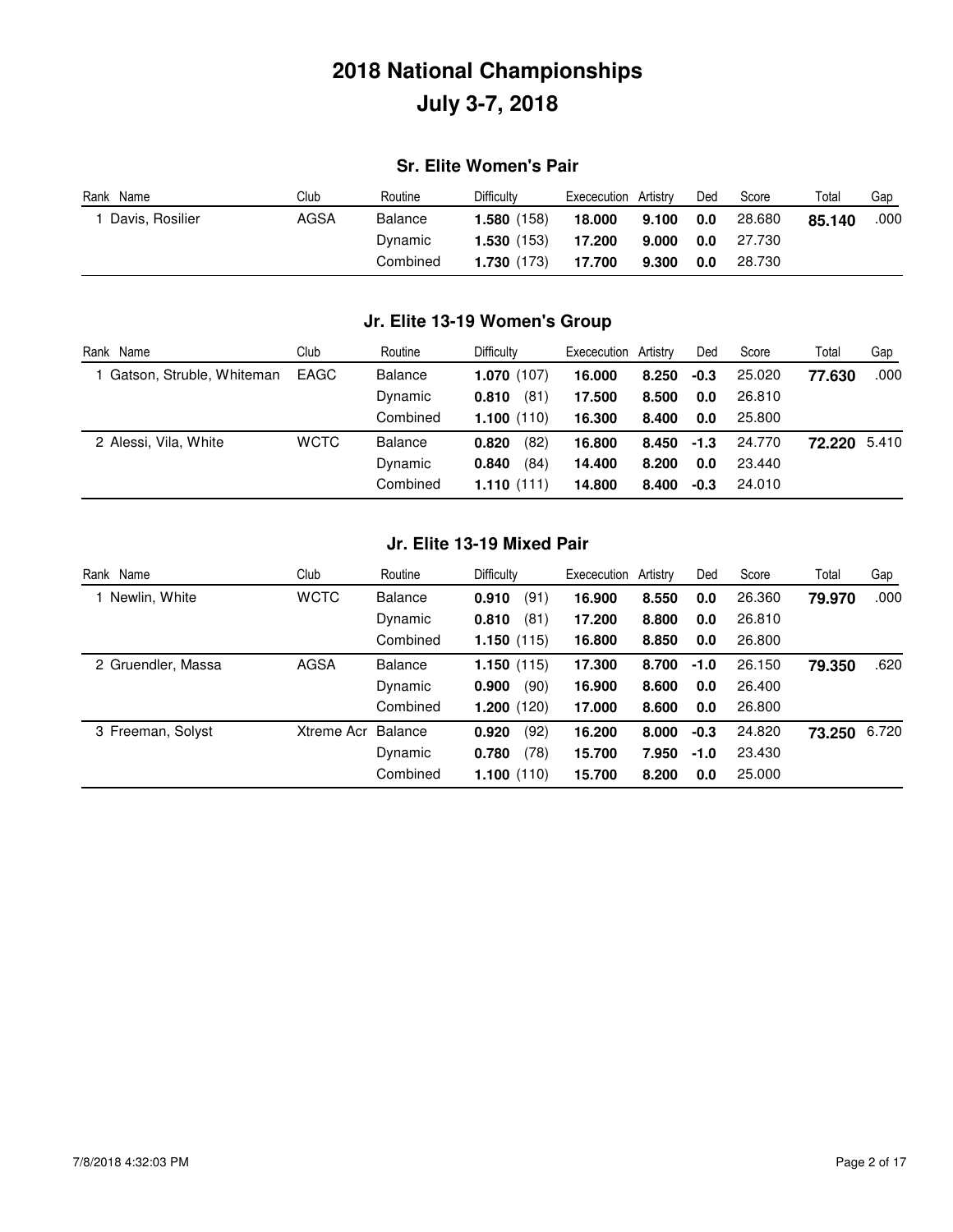### **Jr. Elite 12-18 Women's Group**

| Rank Name                             | Club        | Routine        | Difficulty    | Exececution | Artistry | Ded    | Score  | Total  | Gap   |
|---------------------------------------|-------------|----------------|---------------|-------------|----------|--------|--------|--------|-------|
| Brogden, Patel, Rosilier              | <b>AGSA</b> | <b>Balance</b> | 0.790<br>(79) | 17.400      | 8.750    | 0.0    | 26.940 | 79.700 | .000  |
|                                       |             | Dynamic        | 0.660<br>(66) | 17.100      | 8.600    | 0.0    | 26.360 |        |       |
|                                       |             | Combined       | 1.000(106)    | 17.000      | 8.400    | 0.0    | 26.400 |        |       |
| 2 Lopez-Torres, Sarno,                | 1st Class   | <b>Balance</b> | 0.800<br>(80) | 17.300      | 8.450    | 0.0    | 26.550 | 78.820 | .880  |
| Snyder                                |             | Dynamic        | 0.620<br>(62) | 16.800      | 8.400    | 0.0    | 25.820 |        |       |
|                                       |             | Combined       | 1.000(105)    | 17.200      | 8.250    | 0.0    | 26.450 |        |       |
| 3 Herberholz, Jennings,<br>Tutberidze | EAGC        | <b>Balance</b> | (71)<br>0.710 | 16.800      | 8.400    | 0.0    | 25.910 | 78.710 | .990  |
|                                       |             | Dynamic        | 0.700<br>(74) | 17.000      | 8.300    | 0.0    | 26.000 |        |       |
|                                       |             | Combined       | 1.000(100)    | 17.400      | 8.400    | 0.0    | 26.800 |        |       |
| 4 Aguayo, Berg, Clark                 | Aspire      | <b>Balance</b> | (86)<br>0.800 | 17.000      | 8.650    | 0.0    | 26.450 | 77.400 | 2.300 |
|                                       |             | Dynamic        | (70)<br>0.700 | 16.100      | 8.500    | 0.0    | 25.300 |        |       |
|                                       |             | Combined       | 1.000(115)    | 16.200      | 8.450    | 0.0    | 25.650 |        |       |
| 5 Tuschoff, Vonder Haar,              | <b>SMA</b>  | <b>Balance</b> | (80)<br>0.800 | 16.100      | 8.300    | 0.0    | 25,200 | 74.440 | 5.260 |
| Vonder Haar                           |             | Dynamic        | (73)<br>0.700 | 15.600      | 8.400    | 0.0    | 24.700 |        |       |
|                                       |             | Combined       | (99)<br>0.990 | 16.100      | 7.950    | $-0.5$ | 24.540 |        |       |

#### **Jr. Elite 12-18 Mixed Pair**

| Rank Name      | Club   | Routine  | Difficulty    | Artistry<br>Exececution | Ded  | Score  | Total  | Gap  |
|----------------|--------|----------|---------------|-------------------------|------|--------|--------|------|
| Alvarez, Breen | Realis | Balance  | (79)<br>0.790 | 15.200<br>8.300         | -0.9 | 23.390 | 74.710 | .000 |
|                |        | Dynamic  | (61)<br>0.610 | 16.700<br>8.450         | 0.0  | 25.760 |        |      |
|                |        | Combined | (91)<br>0.910 | 16.600<br>8.350         | -0.3 | 25.560 |        |      |

#### **Jr. Elite 12-18 Men's Pair**

| Name<br>Rank    | Club | Routine  | Difficulty    | Artistrv<br>Exececution | Ded    | Score  | Total  | Gap  |
|-----------------|------|----------|---------------|-------------------------|--------|--------|--------|------|
| Brooks, Seither | CCG  | Balance  | (92)<br>0.800 | 17.600<br>8.900         | $-0.5$ | 26,800 | 80.260 | .000 |
|                 |      | Dynamic  | (62)<br>0.620 | 17.700<br>8.900         | $-0.5$ | 26.720 |        |      |
|                 |      | Combined | (99)<br>0.990 | 17.700<br>8.550         | $-0.5$ | 26.740 |        |      |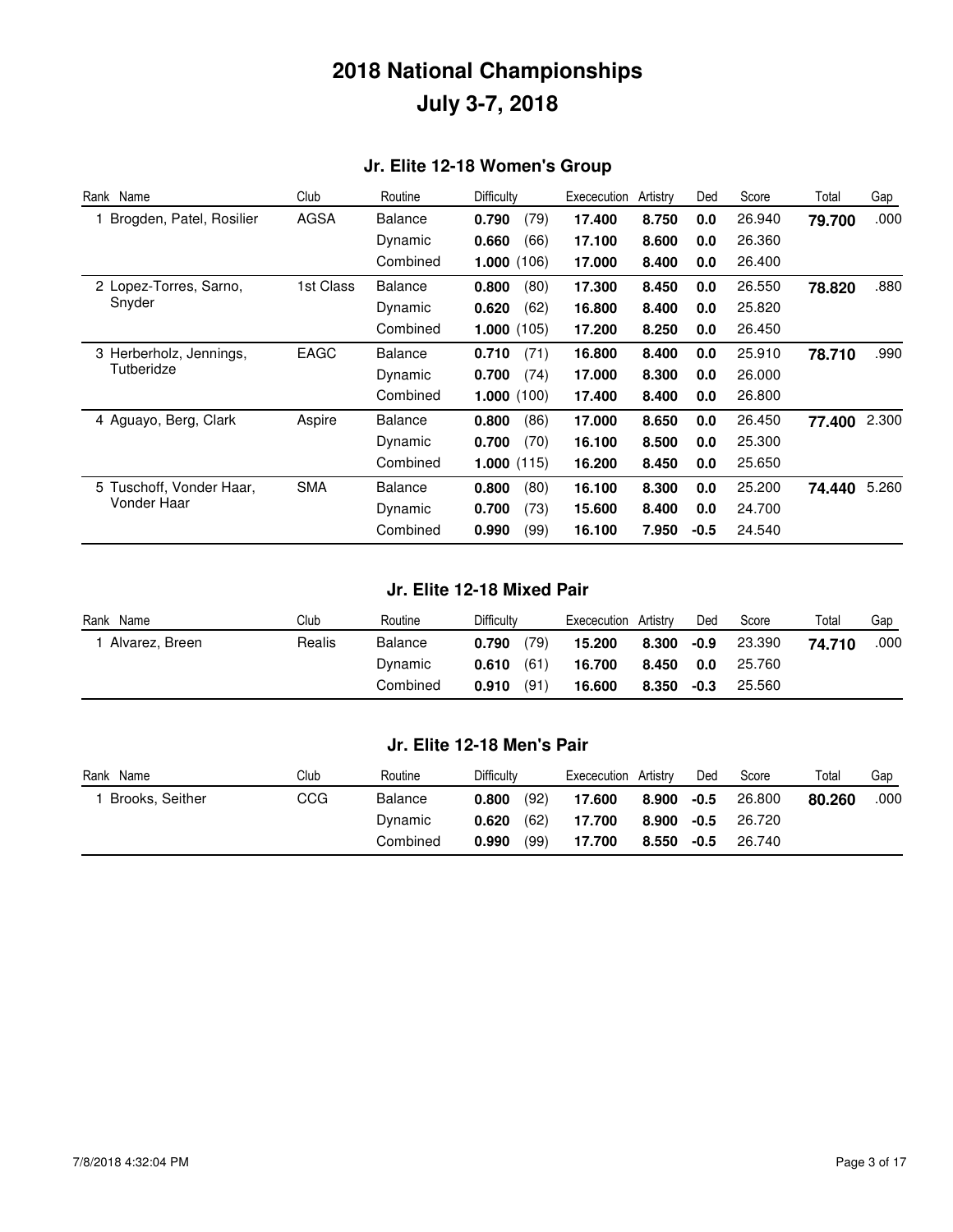### **Jr. Elite 12-18 Women's Pair**

| Rank Name                            | Club       | Routine        | Difficulty    | Exececution | Artistrv | Ded    | Score  | Total        | Gap  |
|--------------------------------------|------------|----------------|---------------|-------------|----------|--------|--------|--------------|------|
| 1 Nisevich, Tenenbaum                | Paramount  | Balance        | (89)<br>0.800 | 16,600      | 8.450    | 0.0    | 25.850 | 76.810       | .000 |
|                                      |            | Dynamic        | (64)<br>0.640 | 16.400      | 8.400    | 0.0    | 25.440 |              |      |
|                                      |            | Combined       | (97)<br>0.970 | 16.200      | 8.350    | 0.0    | 25.520 |              |      |
| <b>SMA</b><br>2 Borcherding, Nolting |            | <b>Balance</b> | (83)<br>0.800 | 16.300      | 8.450    | $-0.3$ | 25.250 | 75.950       | .860 |
|                                      |            | Dynamic        | (73)<br>0.700 | 16.200      | 8.350    | 0.0    | 25.250 |              |      |
|                                      |            | Combined       | 1.000(119)    | 16.100      | 8.350    | 0.0    | 25.450 |              |      |
| 3 Alonzo, Vasquez                    | <b>BGC</b> | <b>Balance</b> | (80)<br>0.800 | 15.500      | 8.300    | $-0.3$ | 24.300 | 73.040 3.770 |      |
|                                      | Dynamic    | (70)<br>0.700  | 15.700        | 8.150       | 0.0      | 24.550 |        |              |      |
|                                      |            | Combined       | (99)<br>0.990 | 15.500      | 7.700    | 0.0    | 24.190 |              |      |

### **11-16 Men's Group**

| Rank<br>Name        | Club | Routine | <b>Difficulty</b> | Exececution | Artistrv | Ded | Score  | Totai  | Gap  |
|---------------------|------|---------|-------------------|-------------|----------|-----|--------|--------|------|
| Chang, Freed, Lacy, | EAGC | Balance | 0.500             | 17.700      | 8.550    | 0.0 | 26.750 | 53.350 | .000 |
| <b>Shields</b>      |      | Dynamic | 0.500             | 17.300      | 8.800    | 0.0 | 26,600 |        |      |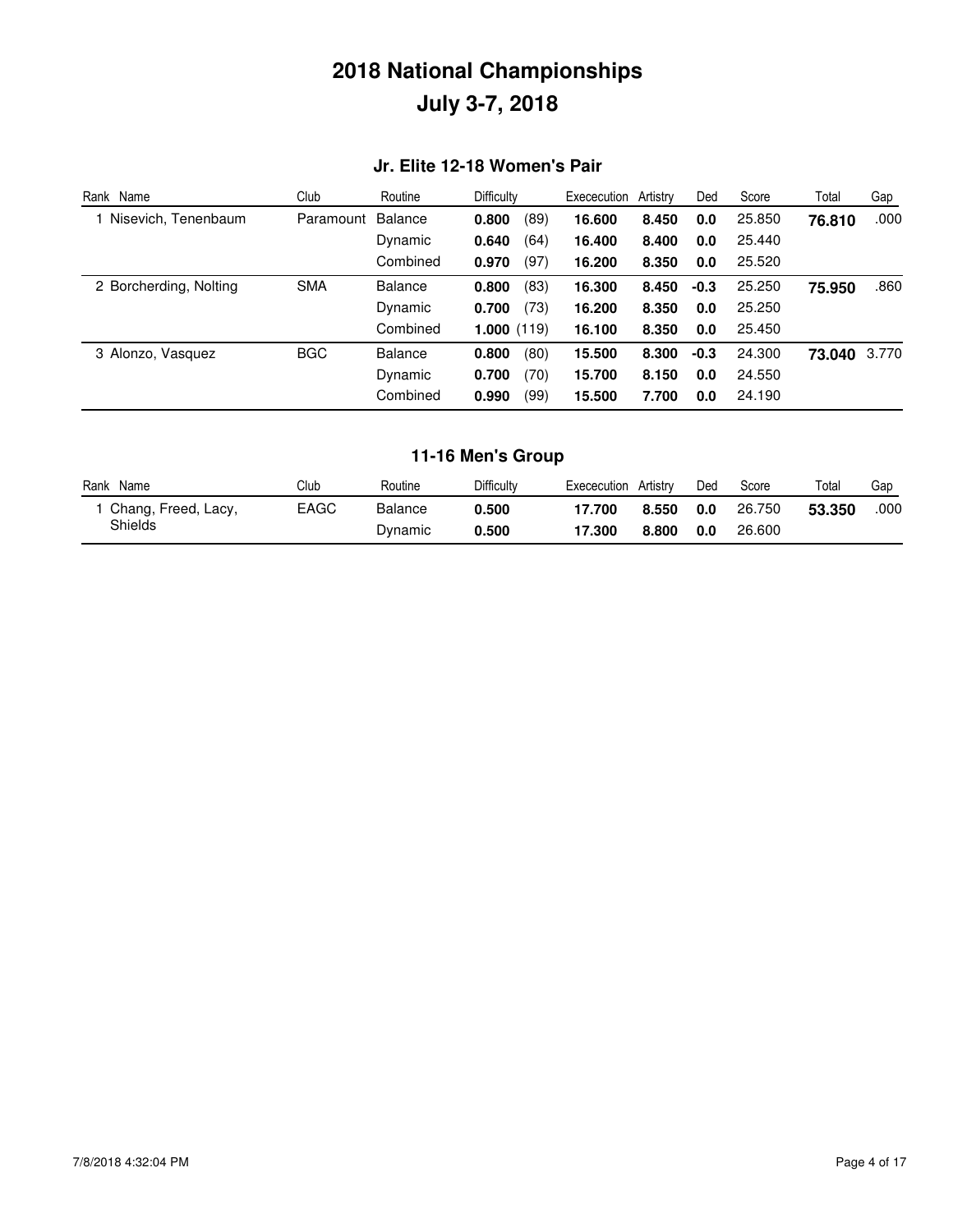### **11-16 Women's Group**

| Rank Name                     | Club         | Routine        | Difficulty | Exececution | Artistry | Ded    | Score  | Total        | Gap   |
|-------------------------------|--------------|----------------|------------|-------------|----------|--------|--------|--------------|-------|
| 1 Bakman, Nguyen, Nguyen      | <b>WOGA</b>  | <b>Balance</b> | 0.500      | 18.200      | 8.400    | 0.0    | 27.100 | 53.900       | .000  |
|                               |              | Dynamic        | 0.500      | 17.600      | 8.700    | 0.0    | 26.800 |              |       |
| 2 Greer, Nowak, Tsuker        | <b>ATA</b>   | <b>Balance</b> | 0.500      | 18.000      | 8.700    | 0.0    | 27.200 | 53.650       | .250  |
|                               |              | Dynamic        | 0.500      | 17.200      | 8.750    | 0.0    | 26.450 |              |       |
| 3 Chapman, Feldman,           | Xtreme Acr   | Balance        | 0.500      | 17,900      | 8.550    | 0.0    | 26.950 | 52.950       | .950  |
| Isaacson                      |              | Dynamic        | 0.500      | 16.800      | 8.700    | 0.0    | 26.000 |              |       |
| 4 Bakke, Kozelsky, Moran      | <b>AGSA</b>  | <b>Balance</b> | 0.500      | 18.200      | 8.300    | 0.0    | 27.000 | 52.850 1.050 |       |
|                               |              | Dynamic        | 0.500      | 17.000      | 8.350    | 0.0    | 25.850 |              |       |
| 5 Brady, Burd, Wooden         | Xtreme Acr   | Balance        | 0.500      | 18.000      | 8.300    | 0.0    | 26.800 | 52.150 1.750 |       |
|                               |              | Dynamic        | 0.500      | 16.500      | 8.350    | 0.0    | 25.350 |              |       |
| 6 Cu, Kumasaka, Stonich       | <b>WCTC</b>  | Balance        | 0.500      | 17.400      | 8.200    | 0.0    | 26.100 | 51.550 2.350 |       |
|                               |              | Dynamic        | 0.500      | 16.800      | 8.150    | 0.0    | 25.450 |              |       |
| 7 Kimel, Rosenberg, Wang      | Xtreme Acr   | Balance        | 0.500      | 17.700      | 8.250    | 0.0    | 26.450 | 51.350 2.550 |       |
|                               |              | Dynamic        | 0.500      | 16.100      | 8.300    | 0.0    | 24.900 |              |       |
| 8 Bond, Nelson, Nemirovsky    | <b>EAGC</b>  | <b>Balance</b> | 0.500      | 17.200      | 7.800    | 0.0    | 25.500 | 50.800 3.100 |       |
|                               |              | Dynamic        | 0.500      | 16.300      | 8.500    | 0.0    | 25.300 |              |       |
| 9 Amemiya, Rothwell,          | Technique    | <b>Balance</b> | 0.500      | 17.300      | 7.900    | 0.0    | 25.700 | 50.600 3.300 |       |
| Sheufelt                      |              | Dynamic        | 0.500      | 16.300      | 8.100    | 0.0    | 24.900 |              |       |
| 10 Ross, Warren, Wright       | 1st Class    | <b>Balance</b> | 0.500      | 17.300      | 7.800    | 0.0    | 25.600 | 50.300 3.600 |       |
|                               |              | Dynamic        | 0.500      | 15.900      | 8.300    | 0.0    | 24.700 |              |       |
| 11 Ardantz, Ardantz, Trujillo | Legacy       | <b>Balance</b> | 0.500      | 17.300      | 8.100    | 0.0    | 25.900 | 50.200 3.700 |       |
|                               |              | Dynamic        | 0.500      | 15.600      | 8.200    | 0.0    | 24.300 |              |       |
| 12 Glick, Sousa, Sousa        | Cal Elite Ki | <b>Balance</b> | 0.500      | 17.000      | 7.800    | $-1.3$ | 24.000 | 49.600       | 4.300 |
|                               |              | Dynamic        | 0.500      | 16.900      | 8.200    | 0.0    | 25.600 |              |       |
| 13 Busarello, Gonzales, Vathy | <b>AGSA</b>  | <b>Balance</b> | 0.500      | 15.700      | 8.200    | $-0.9$ | 23.500 | 47.450       | 6.450 |
|                               |              | Dynamic        | 0.500      | 15.200      | 8.250    | 0.0    | 23.950 |              |       |
| Buice, Freed, Schulsinger     | EAGC         | <b>Balance</b> |            | Scratch     |          |        |        |              |       |
|                               |              | Dynamic        |            | Scratch     |          |        |        |              |       |

### **11-16 Mixed Pair**

| Rank Name         | Club               | Routine | Difficulty | Exececution Artistry |       | Ded | Score  | Total        | Gap  |
|-------------------|--------------------|---------|------------|----------------------|-------|-----|--------|--------------|------|
| Powell, Powell    | Xtreme Acr Balance |         | 0.500      | 16.900               | 8.400 | 0.0 | 25.800 | 51.300       | .000 |
|                   |                    | Dynamic | 0.500      | 17.000               | 8.000 | 0.0 | 25.500 |              |      |
| 2 Haddock, Luchko | ASCA Gym Balance   |         | 0.500      | 14.600               | 7.050 | 0.0 | 22.150 | 45.100 6.200 |      |
|                   |                    | Dynamic | 0.500      | 15.300               | 7.150 | 0.0 | 22,950 |              |      |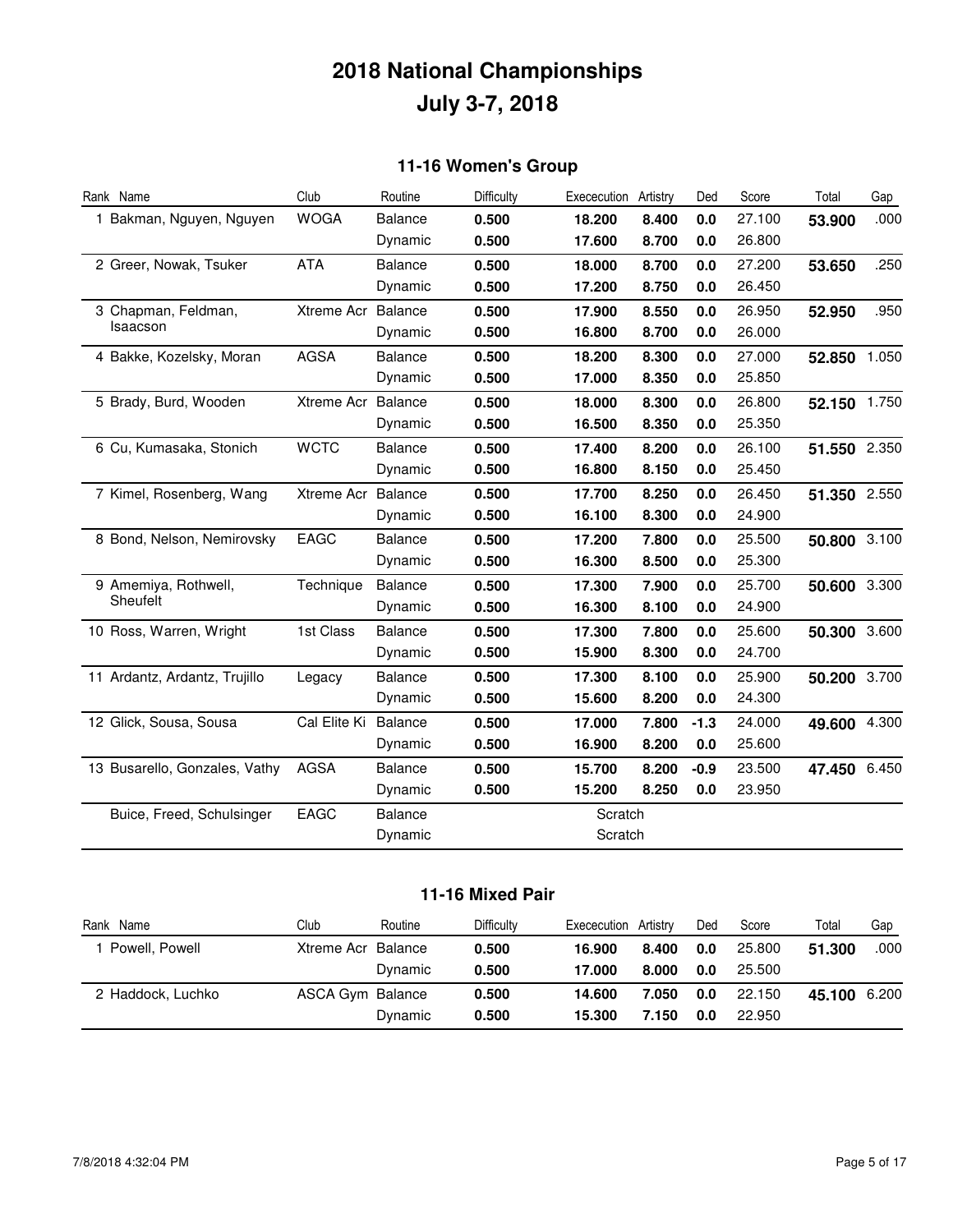### **11-16 Women's Pair**

| Rank Name              | Club         | Routine        | <b>Difficulty</b> | Exececution | Artistry | Ded    | Score  | Total  | Gap   |
|------------------------|--------------|----------------|-------------------|-------------|----------|--------|--------|--------|-------|
| 1 Davis, Jacobs        | <b>AGSA</b>  | <b>Balance</b> | 0.500             | 17.400      | 8.500    | 0.0    | 26.400 | 52.300 | .000  |
|                        |              | Dynamic        | 0.500             | 17.100      | 8.300    | 0.0    | 25.900 |        |       |
| 2 Kicza, Tutberidze    | EAGC         | <b>Balance</b> | 0.500             | 17.500      | 8.250    | 0.0    | 26.250 | 52.100 | .200  |
|                        |              | Dynamic        | 0.500             | 17.200      | 8.150    | 0.0    | 25.850 |        |       |
| 3 Arthur, Katsov       | <b>MAATT</b> | <b>Balance</b> | 0.500             | 16.400      | 8.350    | 0.0    | 25.250 | 51.450 | .850  |
|                        |              | Dynamic        | 0.500             | 17.600      | 8.100    | 0.0    | 26.200 |        |       |
| 4 Watts, Yun           | Xtreme Acr   | <b>Balance</b> | 0.500             | 16.900      | 8.500    | $-0.3$ | 25.600 | 50.950 | 1.350 |
|                        |              | Dynamic        | 0.500             | 16.600      | 8.250    | 0.0    | 25.350 |        |       |
| 5 High, Miller         | <b>WOGA</b>  | <b>Balance</b> | 0.500             | 16.200      | 8.050    | 0.0    | 24.750 | 50.700 | 1.600 |
|                        |              | Dynamic        | 0.500             | 17.900      | 7.550    | 0.0    | 25.950 |        |       |
| 6 Khan, Zuper          | Paramount    | <b>Balance</b> | 0.500             | 16,800      | 8.250    | 0.0    | 25.550 | 50.300 | 2.000 |
|                        |              | Dynamic        | 0.500             | 16.100      | 8.150    | 0.0    | 24.750 |        |       |
| 7 Amemiya, Sheufelt    | Technique    | <b>Balance</b> | 0.500             | 17.500      | 8.450    | 0.0    | 26.450 | 49.900 | 2.400 |
|                        |              | Dynamic        | 0.500             | 15.600      | 8.350    | $-1.0$ | 23.450 |        |       |
| 8 Lopez-Torres, Snyder | 1st Class    | <b>Balance</b> | 0.500             | 17.100      | 8.200    | $-0.1$ | 25.700 | 49.050 | 3.250 |
|                        |              | Dynamic        | 0.500             | 15.200      | 7.750    | $-0.1$ | 23.350 |        |       |
| 9 Srsic, Thieret       | LATA         | <b>Balance</b> | 0.500             | 16.200      | 8.350    | $-0.3$ | 24.750 | 48.550 | 3.750 |
|                        |              | Dynamic        | 0.500             | 15.200      | 8.100    | 0.0    | 23.800 |        |       |
| DeSantis, Morgan       | CCG          | <b>Balance</b> |                   | Scratch     |          |        |        |        |       |
|                        |              | Dynamic        |                   | Scratch     |          |        |        |        |       |

### **Level 10 Women's Group**

| Rank Name                  | Club         | Routine        | <b>Difficulty</b> |      | Exececution | Artistry | Ded    | Score  | Total  | Gap   |
|----------------------------|--------------|----------------|-------------------|------|-------------|----------|--------|--------|--------|-------|
| Bess-Bader, Needham,       | <b>ATA</b>   | <b>Balance</b> | 10.000            | (55) | 17.400      | 8.300    | 0.0    | 35.700 | 70.450 | .000  |
| Shelton-Smith              |              | Dynamic        | 9.400             | (49) | 16.800      | 8.550    | 0.0    | 34.750 |        |       |
| 2 Anderson, Grigsby,       | Empire       | <b>Balance</b> | 10.000            | (56) | 17.100      | 7.900    | 0.0    | 35.000 | 69.750 | .700  |
| Olivares                   |              | Dynamic        | 10.000            | (57) | 16.900      | 7.850    | 0.0    | 34.750 |        |       |
| 3 Furra, Nuibe, Sebastiani | Flip Force   | <b>Balance</b> | 10.000            | (60) | 16.100      | 7.900    | 0.0    | 34.000 | 68.350 | 2.100 |
|                            |              | Dynamic        | 9.500             | (50) | 16.600      | 8.250    | 0.0    | 34.350 |        |       |
| 4 Deuto, Kayser, Palmer    | 1st Class    | <b>Balance</b> | 10.000            | (55) | 16.200      | 7.700    | $-0.6$ | 33.300 | 67.300 | 3.150 |
|                            |              | Dynamic        | 10.000            | (55) | 15.900      | 8.100    | 0.0    | 34.000 |        |       |
| 5 Delmonico, Hancock,      | Cal Elite Ki | <b>Balance</b> | 9.600             | (51) | 15.900      | 7.950    | 0.0    | 33.450 | 66.950 | 3.500 |
| Parham                     |              | Dynamic        | 10.000            | (66) | 15.900      | 7.600    | 0.0    | 33.500 |        |       |
| 6 Conover, James, Shepherd | Aerials Ath  | <b>Balance</b> | 9.800             | (53) | 16.500      | 7.500    | $-0.3$ | 33.500 | 66.450 | 4.000 |
|                            |              | Dynamic        | 10.000            | (62) | 15.800      | 7.150    | 0.0    | 32.950 |        |       |
| 7 Aamodt, Gootee, Hughs    | <b>CCG</b>   | <b>Balance</b> | 6.660             | (35) | 16.100      | 7.900    | 0.0    | 30.660 | 65.210 | 5.240 |
|                            |              | Dynamic        | 10.000            | (58) | 16.500      | 8.050    | 0.0    | 34.550 |        |       |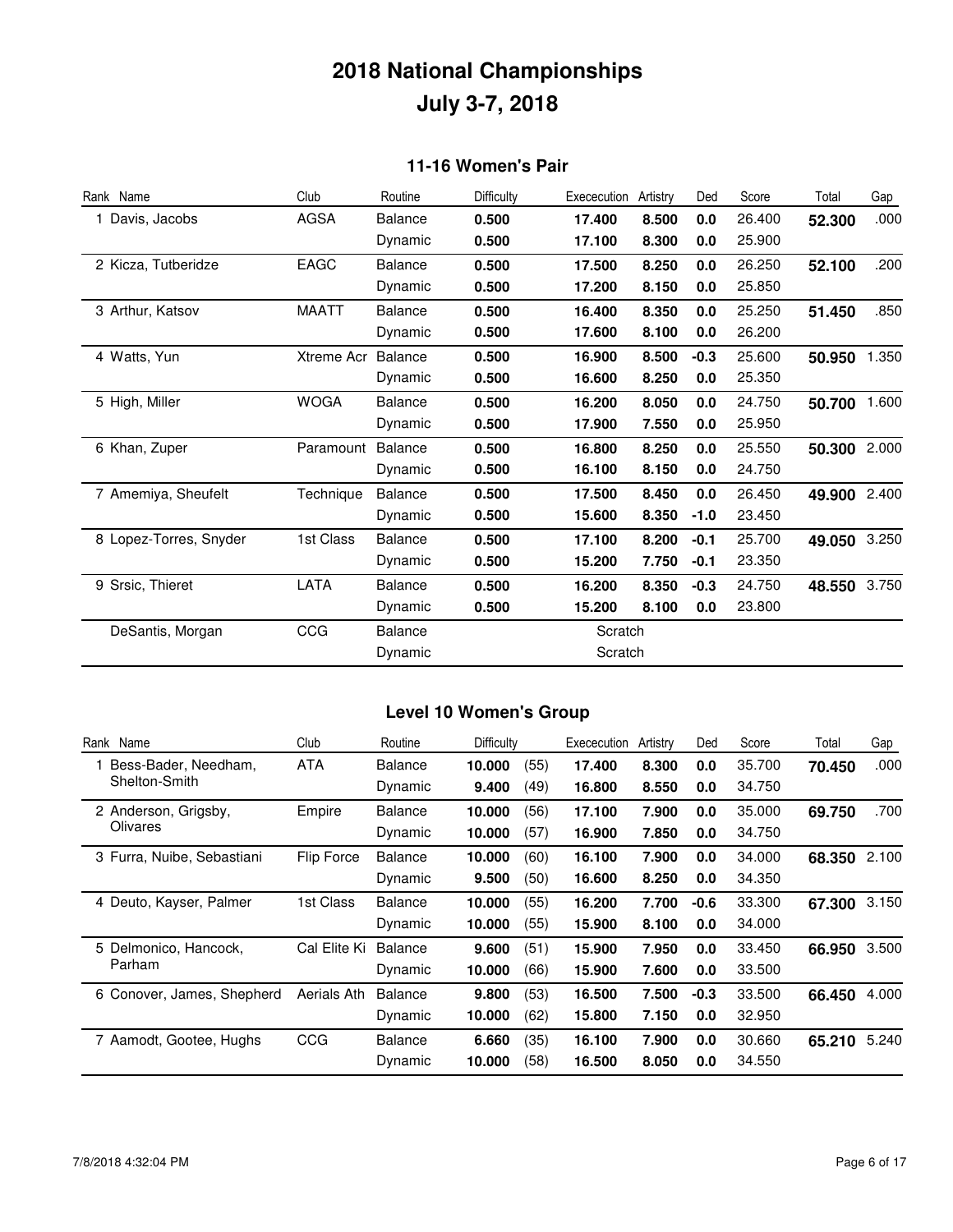### **Level 10 Women's Pair**

| Rank Name            | Club       | Routine        | Difficulty     | Exececution | Artistrv | Ded    | Score  | Total         | Gap    |
|----------------------|------------|----------------|----------------|-------------|----------|--------|--------|---------------|--------|
| Hughes, Teague       | <b>BGC</b> | <b>Balance</b> | (56)<br>10.000 | 17.100      | 7.900    | 0.0    | 35,000 | 66.950        | .000   |
|                      |            | Dynamic        | (54)<br>9.900  | 14.900      | 7.150    | 0.0    | 31.950 |               |        |
| 2 Leonard, Robinson  | IGC        | <b>Balance</b> | (64)<br>10.000 | 16.700      | 7.700    | $-0.3$ | 34.100 | 65.900        | 050. ا |
|                      |            | Dynamic        | (49)<br>9.400  | 15,800      | 7.600    | $-1.0$ | 31.800 |               |        |
| 3 Anderson, Biscardi | <b>OSA</b> | <b>Balance</b> | (47)<br>9.200  | 14.500      | 7.150    | $-1.8$ | 29.050 | 53.930 13.020 |        |
|                      |            | Dynamic        | (34)<br>6.330  | 14.000      | 6.550    | $-2.0$ | 24.880 |               |        |

#### **Level 9 Women's Group**

| Rank Name                      | Club        | Routine        | Difficulty |      | Exececution | Artistry | Ded     | Score  | Total         | Gap   |
|--------------------------------|-------------|----------------|------------|------|-------------|----------|---------|--------|---------------|-------|
| 1 Chen, Feller, Wang           | Xtreme Acr  | Balance        | 10.000     | (31) | 17.400      | 7.800    | 0.0     | 35.200 | 70.000        | .000  |
|                                |             | Dynamic        | 10.000     | (31) | 16.800      | 8.000    | 0.0     | 34.800 |               |       |
| 2 Bellardo, Molinar,           | Legacy      | <b>Balance</b> | 10.000     | (31) | 17.300      | 7.750    | 0.0     | 35.050 | 69.600        | .400  |
| Sarmiento                      |             | Dynamic        | 10.000     | (34) | 16.400      | 8.150    | 0.0     | 34.550 |               |       |
| 3 Bhandari, McMillan, White    | 1st Class   | <b>Balance</b> | 10.000     | (33) | 16.700      | 7.850    | 0.0     | 34.550 | 68.000        | 2.000 |
|                                |             | Dynamic        | 10.000     | (46) | 15.400      | 8.050    | 0.0     | 33.450 |               |       |
| 4 Liberto, Peck, Stevens       | <b>BGC</b>  | <b>Balance</b> | 10.000     | (30) | 16.400      | 8.000    | 0.0     | 34.400 | 67.400        | 2.600 |
|                                |             | Dynamic        | 10.000     | (30) | 15.400      | 7.600    | 0.0     | 33.000 |               |       |
| 5 Marchbanks, Marchbanks,      | CCoast      | <b>Balance</b> | 10.000     | (36) | 17.100      | 8.250    | $-1.0$  | 34.350 | 65.400        | 4.600 |
| Siems                          |             | Dynamic        | 10.000     | (34) | 13.100      | 7.950    | $0.0\,$ | 31.050 |               |       |
| 6 Cox, Karnbach, Lodico        | 1st Class   | <b>Balance</b> | 10.000     | (30) | 16.100      | 7.400    | $-0.6$  | 32.900 | 65.350        | 4.650 |
|                                |             | Dynamic        | 10.000     | (38) | 15.200      | 7.250    | 0.0     | 32.450 |               |       |
| 7 Coroama, Crabtree, Maune     | <b>SMA</b>  | <b>Balance</b> | 10.000     | (33) | 15.900      | 7.350    | $-0.6$  | 32.650 | 65.000        | 5.000 |
|                                |             | Dynamic        | 10.000     | (32) | 14.800      | 7.550    | 0.0     | 32.350 |               |       |
| 8 Hobart, Resek, Wood          | <b>IAT</b>  | <b>Balance</b> | 10.000     | (32) | 15.700      | 7.300    | 0.0     | 33.000 | 64.750        | 5.250 |
|                                |             | Dynamic        | 10.000     | (31) | 14.500      | 7.250    | 0.0     | 31.750 |               |       |
| 9 Nosenchuck, Runyan,          | Empire      | <b>Balance</b> | 10.000     | (31) | 14.600      | 7.250    | $-0.6$  | 31.250 | 64.350        | 5.650 |
| Turner                         |             | Dynamic        | 10.000     | (33) | 15.800      | 7.300    | 0.0     | 33.100 |               |       |
| 10 Berg, Hamilton, Knights     | Aspire      | <b>Balance</b> | 10.000     | (34) | 16.000      | 7.350    | $-0.2$  | 33.150 | 63.900        | 6.100 |
|                                |             | Dynamic        | 10.000     | (41) | 13.900      | 7.050    | $-0.2$  | 30.750 |               |       |
| 11 Brode, Dorn, Jernovics      | <b>OSA</b>  | <b>Balance</b> | 10.000     | (36) | 14.200      | 6.950    | $-0.9$  | 30.250 | 62.000 8.000  |       |
|                                |             | Dynamic        | 10.000     | (31) | 14.700      | 7.050    | 0.0     | 31.750 |               |       |
| 12 Barbour, Hehmeyer,          | Barron Gy   | <b>Balance</b> | 10.000     | (32) | 14.200      | 6.800    | $-0.6$  | 30.400 | 61.250 8.750  |       |
| Wagner                         |             | Dynamic        | 10.000     | (30) | 13.700      | 7.150    | 0.0     | 30.850 |               |       |
| 13 Herrighty, McIlwain, Rubino | Indigo      | <b>Balance</b> | 8.800      | (26) | 15.600      | 6.800    | $-0.9$  | 30.300 | 60.400        | 9.600 |
|                                |             | Dynamic        | 10.000     | (42) | 13.400      | 6.700    | 0.0     | 30.100 |               |       |
| 14 Boltz, Peterson, Rogers     | Paramount   | Balance        | 10.000     | (32) | 14.900      | 6.650    | 0.0     | 31.550 | 58.350 11.650 |       |
|                                |             | Dynamic        | 7.600      | (22) | 12.600      | 6.600    | 0.0     | 26.800 |               |       |
| Carson, Earley, Tolliver       | Aerials Ath | <b>Balance</b> |            |      | Scratch     |          |         |        |               |       |
|                                |             | Dynamic        |            |      | Scratch     |          |         |        |               |       |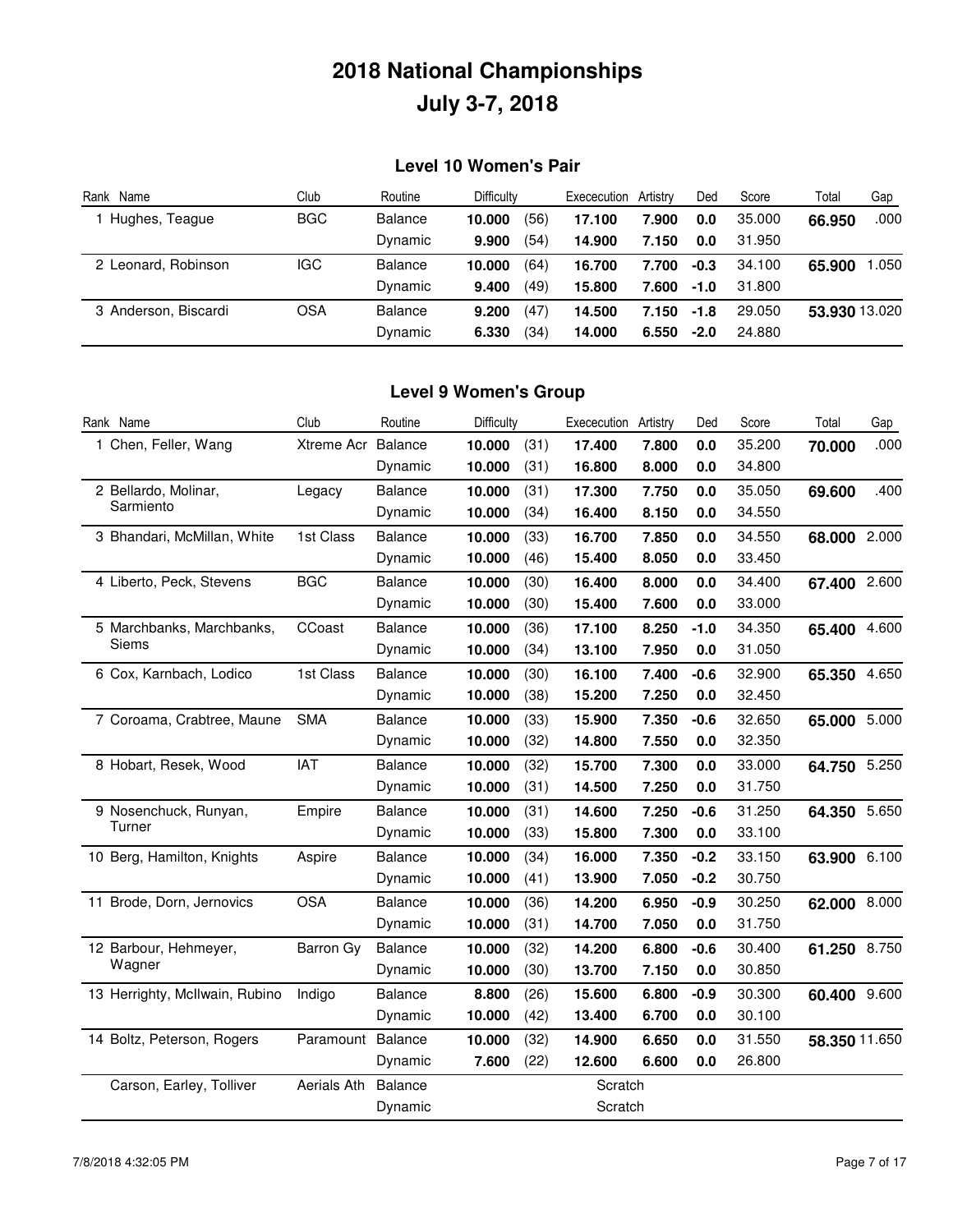### **Level 9 Mixed Pair**

| Rank Name            | Club       | Routine | <b>Difficulty</b> | Artistry<br>Exececution | Ded    | Score  | Total        | Gap  |
|----------------------|------------|---------|-------------------|-------------------------|--------|--------|--------------|------|
| Seeger, Steele       | Tumble U   | Balance | (38)<br>10.000    | 16.500<br>8.300         | $-0.2$ | 34.600 | 66.900       | .000 |
|                      |            | Dynamic | (35)<br>10.000    | 15.200<br>7.300         | $-0.2$ | 32,300 |              |      |
| 2 Bloomfield, Denton | <b>BGC</b> | Balance | (31)<br>10.000    | 14.600<br>7.000         | -0.6   | 31.000 | 64.800 2.100 |      |
|                      |            | Dynamic | (36)<br>10.000    | 16.300<br>7.500         | 0.0    | 33,800 |              |      |

### **Level 9 Women's Pair**

| Rank Name             | Club                | Routine        | Difficulty |      | Exececution | Artistry | Ded    | Score  | Total         | Gap   |
|-----------------------|---------------------|----------------|------------|------|-------------|----------|--------|--------|---------------|-------|
| Comnick, Williams     | Realis              | <b>Balance</b> | 10.000     | (47) | 16.900      | 8.450    | 0.0    | 35.350 | 70.450        | .000  |
|                       |                     | Dynamic        | 10.000     | (38) | 16.700      | 8.400    | 0.0    | 35.100 |               |       |
| 2 Ingold, Smith       | Empire              | <b>Balance</b> | 10.000     | (30) | 16.600      | 7.950    | 0.0    | 34.550 | 68.450        | 2.000 |
|                       |                     | Dynamic        | 10.000     | (33) | 16.100      | 7.800    | 0.0    | 33.900 |               |       |
| 3 Gruender, Takahashi | Paramount           | <b>Balance</b> | 10.000     | (32) | 16.600      | 7.550    | 0.0    | 34.150 | 67.300        | 3.150 |
|                       |                     | Dynamic        | 10.000     | (32) | 15.800      | 7.350    | 0.0    | 33.150 |               |       |
| 4 Carroll, Desantis   | CCG                 | <b>Balance</b> | 10.000     | (31) | 17.000      | 7.500    | 0.0    | 34.500 | 67.150        | 3.300 |
|                       |                     | Dynamic        | 10.000     | (33) | 15.100      | 7.550    | 0.0    | 32.650 |               |       |
| 5 Cason, Wehmeyer     | <b>MAATT</b>        | <b>Balance</b> | 10.000     | (31) | 15.700      | 7.600    | 0.0    | 33.300 | 67.000        | 3.450 |
|                       |                     | Dynamic        | 10.000     | (30) | 16.100      | 7.600    | 0.0    | 33.700 |               |       |
| 6 Gallagher, Lao      | Cal Elite Ki        | <b>Balance</b> | 10.000     | (33) | 16.400      | 7.800    | 0.0    | 34.200 | 66.800        | 3.650 |
|                       |                     | Dynamic        | 10.000     | (37) | 15.000      | 7.600    | 0.0    | 32.600 |               |       |
| 7 Huizar, Rosier      | <b>Aerial Athle</b> | Balance        | 10.000     | (42) | 15.100      | 6.750    | $-0.3$ | 31.550 | 58.800 11.650 |       |
|                       |                     | Dynamic        | 8.500      | (25) | 13.200      | 6.550    | $-1.0$ | 27.250 |               |       |
| Harrison, Harrison    | <b>WCTC</b>         | <b>Balance</b> |            |      | Scratch     |          |        |        |               |       |
|                       |                     | Dynamic        |            |      | Scratch     |          |        |        |               |       |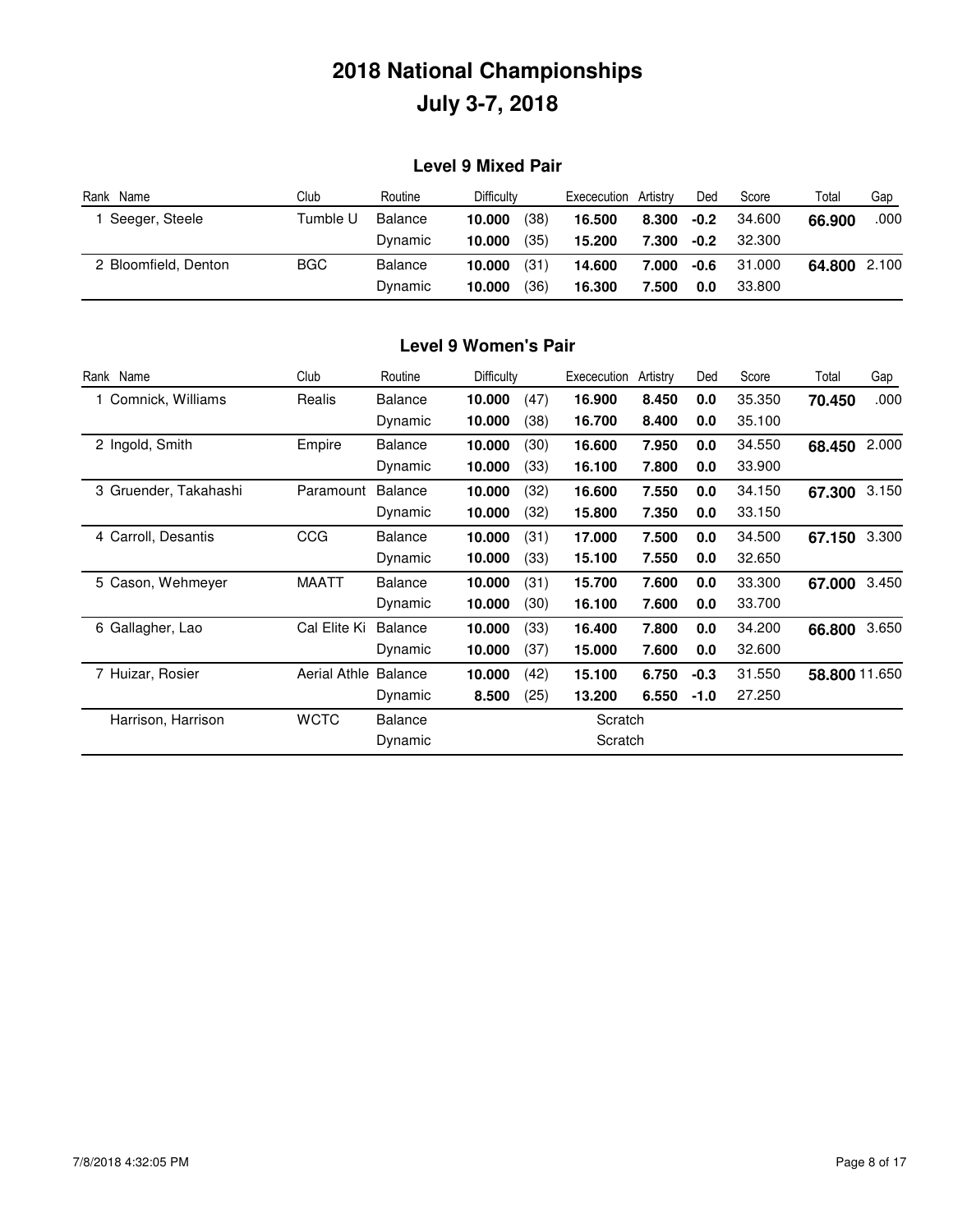### **Level 8 Women's Group GP1**

| Rank Name                    | Club               | Routine        | Difficulty | Exececution | Artistry | Ded    | Score  | Total        | Gap   |
|------------------------------|--------------------|----------------|------------|-------------|----------|--------|--------|--------------|-------|
| 1 Belluscio, Clark, Vesper   | Xtreme Acr         | Balance        | 10.000     | 17.900      | 8.150    | 0.0    | 36.050 | 70.400       | .000  |
|                              |                    | Dynamic        | 10.000     | 16.100      | 8.250    | 0.0    | 34.350 |              |       |
| 2 Gruszka, Klenetsky,        | <b>WCTC</b>        | <b>Balance</b> | 10.000     | 17.400      | 7.700    | 0.0    | 35.100 | 70.350       | .050  |
| Solomon                      |                    | Dynamic        | 10.000     | 17.000      | 8.250    | 0.0    | 35.250 |              |       |
| 3 Felix, Jackson, Meneses    | <b>ATA</b>         | <b>Balance</b> | 10.000     | 16.700      | 8.050    | 0.0    | 34.750 | 70.100       | .300  |
|                              |                    | Dynamic        | 10.000     | 17.100      | 8.250    | 0.0    | 35.350 |              |       |
| 4 Flackmiller, Neathery,     | Acro Explo         | <b>Balance</b> | 10.000     | 17.400      | 7.600    | 0.0    | 35.000 | 69.050 1.350 |       |
| Tanner                       |                    | Dynamic        | 10.000     | 15.900      | 8.150    | 0.0    | 34.050 |              |       |
| 5 Couvillon, Daly, Powers    | <b>NOLA</b>        | <b>Balance</b> | 10.000     | 16.900      | 7.250    | 0.0    | 34.150 | 69.000 1.400 |       |
|                              |                    | Dynamic        | 10.000     | 16.700      | 8.150    | 0.0    | 34.850 |              |       |
| 6 Garcia, Ngar, Tran         | <b>ATA</b>         | Balance        | 10.000     | 16.900      | 7.750    | 0.0    | 34.650 | 67.900 2.500 |       |
|                              |                    | Dynamic        | 10.000     | 15.900      | 7.350    | 0.0    | 33.250 |              |       |
| 7 Helton, Rollman, Shariati  | Xtreme Acr         | Balance        | 10.000     | 17.700      | 8.000    | 0.0    | 35.700 | 67.850 2.550 |       |
|                              |                    | Dynamic        | 9.000      | 15.600      | 7.550    | 0.0    | 32.150 |              |       |
| 8 Baughman, Fileva, Nealey   | Xtreme Acr Balance |                | 10.000     | 17.400      | 7.800    | 0.0    | 35.200 | 67.400 3.000 |       |
|                              |                    | Dynamic        | 10.000     | 14.300      | 7.900    | 0.0    | 32.200 |              |       |
| 9 Baumert, Fleming-Mullins,  | Technique          | <b>Balance</b> | 10.000     | 16.400      | 7.150    | 0.0    | 33.550 | 67.100 3.300 |       |
| Rothwell                     |                    | Dynamic        | 10.000     | 16.000      | 7.550    | 0.0    | 33.550 |              |       |
| 10 Ayala, Banse, Codrington  | <b>GOSA</b>        | <b>Balance</b> | 10.000     | 15.700      | 6.550    | 0.0    | 32.250 | 66.000       | 4.400 |
|                              |                    | Dynamic        | 10.000     | 16.600      | 7.150    | 0.0    | 33.750 |              |       |
| 11 Bertino, Chergey, Gilbert | Cal Elite Ki       | <b>Balance</b> | 10.000     | 16.200      | 7.050    | 0.0    | 33.250 | 65.600       | 4.800 |
|                              |                    | Dynamic        | 10.000     | 15.100      | 7.250    | 0.0    | 32.350 |              |       |
| 12 Anderson, Misha, Misha    | <b>XAIR</b>        | <b>Balance</b> | 10.000     | 15.000      | 6.450    | 0.0    | 31.450 | 64.900 5.500 |       |
|                              |                    | Dynamic        | 10.000     | 16.100      | 7.350    | 0.0    | 33.450 |              |       |
| 13 Nelson, Nemirovsky,       | EAGC               | <b>Balance</b> | 10.000     | 14.200      | 6.850    | $-0.6$ | 30.450 | 64.100 6.300 |       |
| Sharma                       |                    | Dynamic        | 10.000     | 16.300      | 7.350    | 0.0    | 33.650 |              |       |
| Kumasaka, Mendoza,           | <b>WCTC</b>        | <b>Balance</b> |            | Scratch     |          |        |        |              |       |
| Rhoads                       |                    | Dynamic        |            | Scratch     |          |        |        |              |       |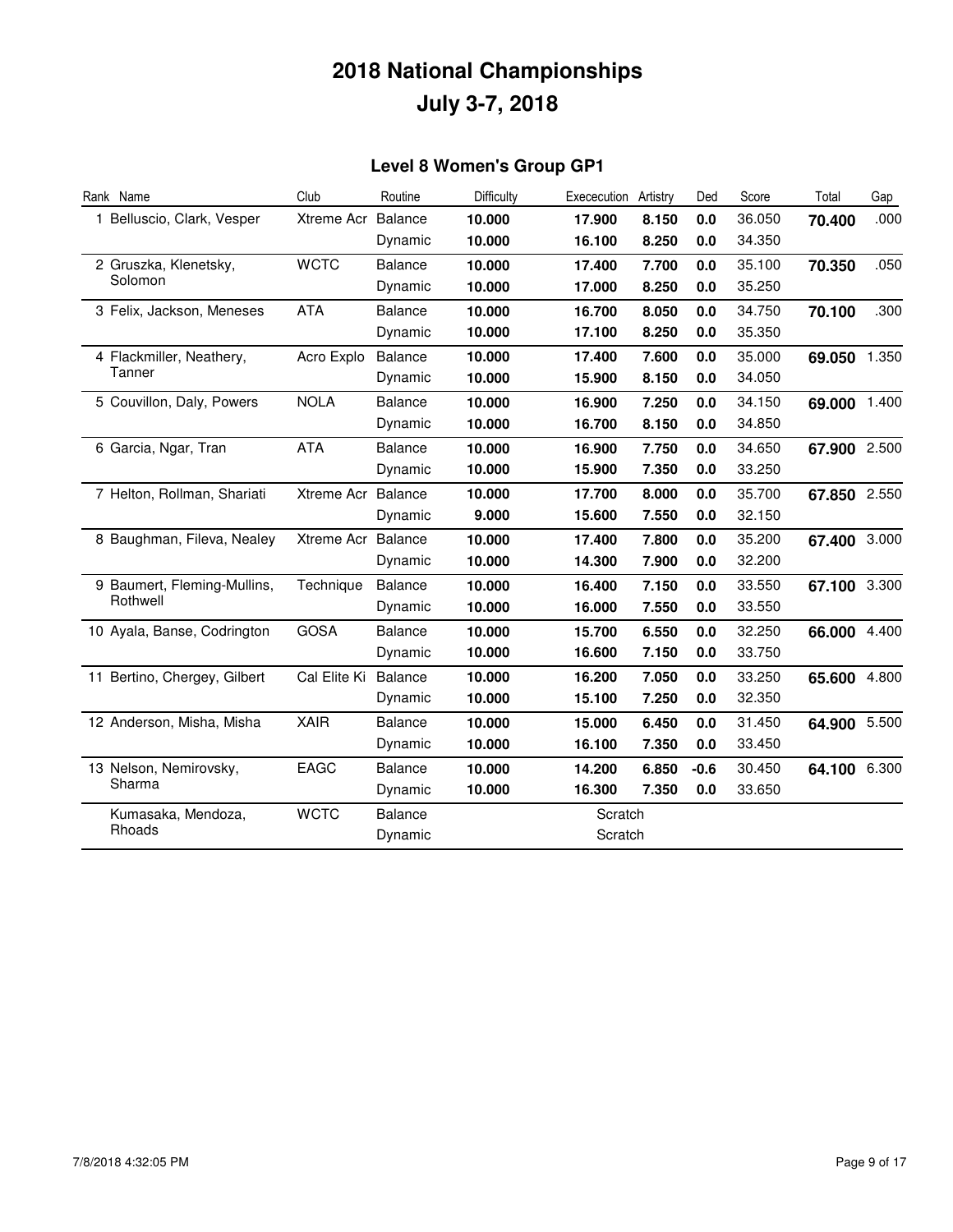### **Level 8 Women's Group GP2**

| Rank Name                    | Club                | Routine        | Difficulty | Exececution | Artistry | Ded    | Score  | Total         | Gap   |
|------------------------------|---------------------|----------------|------------|-------------|----------|--------|--------|---------------|-------|
| 1 Bluestein, Johnson, Wang   | Xtreme Acr          | <b>Balance</b> | 10.000     | 17.200      | 7.750    | 0.0    | 34.950 | 69.850        | .000  |
|                              |                     | Dynamic        | 10.000     | 17.200      | 7.700    | 0.0    | 34.900 |               |       |
| 2 Kampmann, Lacy, Shadrick   | <b>EAGC</b>         | <b>Balance</b> | 10.000     | 17.000      | 7.550    | 0.0    | 34.550 | 69.650        | .200  |
|                              |                     | Dynamic        | 10.000     | 17.000      | 8.100    | 0.0    | 35.100 |               |       |
| 3 Bergstrom, Gonzalez,       | <b>ATA</b>          | <b>Balance</b> | 10.000     | 17.300      | 7.850    | 0.0    | 35.150 | 69.550        | .300  |
| Swinnen                      |                     | Dynamic        | 10.000     | 16.700      | 7.700    | 0.0    | 34.400 |               |       |
| 4 Frederick, Swarthout, Tunc | Legacy              | <b>Balance</b> | 10.000     | 17,800      | 7.850    | 0.0    | 35.650 | 69.050        | .800  |
|                              |                     | Dynamic        | 10.000     | 15.500      | 7.900    | 0.0    | 33.400 |               |       |
| 5 Brooks, Douglas, Ohlmeyer  | CCG                 | <b>Balance</b> | 10.000     | 17,600      | 7.350    | 0.0    | 34.950 | 68.950        | .900  |
|                              |                     | Dynamic        | 10.000     | 16.000      | 8.000    | 0.0    | 34.000 |               |       |
| 6 Darst, Kent, Wallach       | <b>WOGA</b>         | <b>Balance</b> | 10.000     | 16.700      | 7.250    | 0.0    | 33.950 | 68.600        | 1.250 |
|                              |                     | Dynamic        | 10.000     | 16.700      | 7.950    | 0.0    | 34.650 |               |       |
| 7 Mahony, Mizgala, Murphy    | <b>NOLA</b>         | <b>Balance</b> | 10.000     | 17.000      | 7.550    | 0.0    | 34.550 | 68.050        | 1.800 |
|                              |                     | Dynamic        | 10.000     | 16.000      | 7.500    | 0.0    | 33.500 |               |       |
| 8 Martinez, Martinez, Notzon | <b>Aerial Athle</b> | Balance        | 10.000     | 16.700      | 7.300    | 0.0    | 34.000 | 67.150        | 2.700 |
|                              |                     | Dynamic        | 10.000     | 15.900      | 7.250    | 0.0    | 33.150 |               |       |
| 9 Azar, Pasad, Yang          | Paramount           | <b>Balance</b> | 10.000     | 15,800      | 6.600    | 0.0    | 32.400 | 65.900        | 3.950 |
|                              |                     | Dynamic        | 10.000     | 16.700      | 6.800    | 0.0    | 33.500 |               |       |
| 10 Bridgeman, Collazo,       | <b>BGC</b>          | <b>Balance</b> | 10.000     | 16.200      | 7.000    | 0.0    | 33.200 | 65.850        | 4.000 |
| Jenkins                      |                     | Dynamic        | 10.000     | 15,300      | 7.350    | 0.0    | 32.650 |               |       |
| 11 Alvarez, Bajdarvanov,     | Flip Force          | <b>Balance</b> | 10.000     | 15,900      | 6.900    | $-0.9$ | 31.900 | 65.700        | 4.150 |
| Dorais                       |                     | Dynamic        | 10.000     | 16.300      | 7.500    | 0.0    | 33.800 |               |       |
| 12 Krupp, Peters, Reynolds   | <b>MAATT</b>        | <b>Balance</b> | 10.000     | 15,800      | 6.750    | 0.0    | 32.550 | 65.350        | 4.500 |
|                              |                     | Dynamic        | 10.000     | 15.500      | 7.300    | 0.0    | 32,800 |               |       |
| 13 Albers, Boehme, Kluempers | Barron Gy           | <b>Balance</b> | 10.000     | 13.500      | 6.300    | $-0.9$ | 28.900 | 59.350 10.500 |       |
|                              |                     | Dynamic        | 10.000     | 13.600      | 6.850    | 0.0    | 30.450 |               |       |

### **Level 8 Mixed Pair**

| Rank Name          | Club          | Routine        | Difficulty | Exececution | Artistry | Ded    | Score  | Total         | Gap   |
|--------------------|---------------|----------------|------------|-------------|----------|--------|--------|---------------|-------|
| Coleman, Ivey      | <b>ATA</b>    | <b>Balance</b> | 10.000     | 17.000      | 8.300    | 0.0    | 35.300 | 69.700        | .000  |
|                    |               | Dynamic        | 9.000      | 17.000      | 8.400    | 0.0    | 34.400 |               |       |
| 2 Castro, Rivera   | Realis        | <b>Balance</b> | 10.000     | 15.800      | 7.400    | 0.0    | 33,200 | 67.300        | 2.400 |
|                    |               | Dynamic        | 10.000     | 16.200      | 7.900    | 0.0    | 34.100 |               |       |
| 3 Digonis, Rust    | <b>BGC</b>    | <b>Balance</b> | 10.000     | 15.900      | 7.100    | $-0.2$ | 32.800 | 65.100        | 4.600 |
|                    |               | Dynamic        | 10.000     | 15.600      | 6.900    | $-0.2$ | 32,300 |               |       |
| 4 Hoying, Thompson | <b>SSYMCA</b> | <b>Balance</b> | 10.000     | 11.300      | 6.100    | $-0.5$ | 26.900 | 55.650 14.050 |       |
|                    |               | Dynamic        | 10.000     | 13.100      | 5.950    | $-0.3$ | 28.750 |               |       |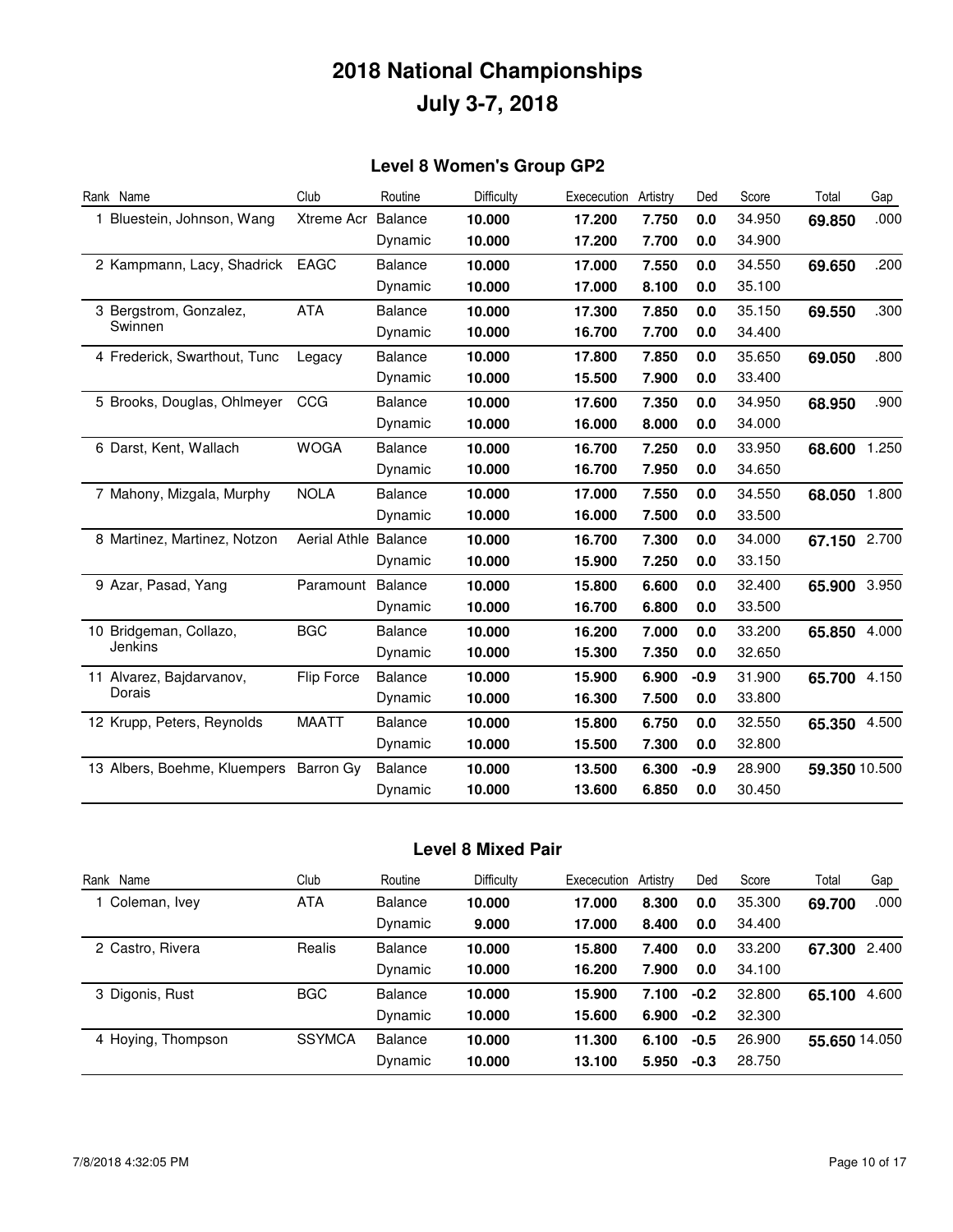### **Level 8 Men's Pair**

| Rank Name          | Club | Routine | Difficulty | Exececution | Artistry | Ded    | Score  | Total  | Gap  |
|--------------------|------|---------|------------|-------------|----------|--------|--------|--------|------|
| Buckshaw, LeClaire | EAGC | Balance | 10.000     | 13.600      | 7.250    | -0.5   | 30.350 | 63.300 | .000 |
|                    |      | Dynamic | 10.000     | 15.900      | 7.250    | $-0.2$ | 32,950 |        |      |

#### **Level 8 Women's Pair GP1**

| Rank Name                  | Club               | Routine        | Difficulty | Exececution | Artistry | Ded    | Score  | Total         | Gap  |
|----------------------------|--------------------|----------------|------------|-------------|----------|--------|--------|---------------|------|
| 1 Corbett, Jackson-Kimball | <b>WCTC</b>        | Balance        | 10.000     | 18.100      | 8.050    | 0.0    | 36.150 | 71.300        | .000 |
|                            |                    | Dynamic        | 10.000     | 17.300      | 7.850    | 0.0    | 35.150 |               |      |
| 2 Corbett, Hempel          | <b>WCTC</b>        | <b>Balance</b> | 10.000     | 17.800      | 7.900    | 0.0    | 35.700 | 70.150 1.150  |      |
|                            |                    | Dynamic        | 10.000     | 16.600      | 7.850    | 0.0    | 34.450 |               |      |
| 3 Colunga, Oakes           | <b>AGSA</b>        | <b>Balance</b> | 10.000     | 17.500      | 7.650    | 0.0    | 35.150 | 68.550 2.750  |      |
|                            |                    | Dynamic        | 10.000     | 16.000      | 7.400    | 0.0    | 33.400 |               |      |
| 4 Allen, Brichacek         | Xtreme Acr Balance |                | 10.000     | 16.600      | 7.500    | 0.0    | 34.100 | 67.900 3.400  |      |
|                            |                    | Dynamic        | 10.000     | 16.200      | 7.600    | 0.0    | 33.800 |               |      |
| 5 Addison, Biggar          | Aspire             | <b>Balance</b> | 10.000     | 17.000      | 7.100    | 0.0    | 34.100 | 66.850 4.450  |      |
|                            |                    | Dynamic        | 10.000     | 15.700      | 7.050    | 0.0    | 32.750 |               |      |
| 6 Christian, Peters        | IAT                | <b>Balance</b> | 10.000     | 16.700      | 7.600    | $-0.3$ | 34.000 | 66.450 4.850  |      |
|                            |                    | Dynamic        | 10.000     | 14.900      | 7.550    | 0.0    | 32.450 |               |      |
| 7 Codlin, Donohue-Moll     | EAGC               | <b>Balance</b> | 10.000     | 16.800      | 7.150    | 0.0    | 33.950 | 65.900 5.400  |      |
|                            |                    | Dynamic        | 10.000     | 15.100      | 6.850    | 0.0    | 31.950 |               |      |
| 8 Somawardana, Vela        | <b>GOSA</b>        | <b>Balance</b> | 10.000     | 16.900      | 6.950    | $-0.2$ | 33.650 | 65.150 6.150  |      |
|                            |                    | Dynamic        | 10.000     | 14.900      | 6.800    | $-0.2$ | 31.500 |               |      |
| 9 Terrill, Tipton          | <b>MAATT</b>       | <b>Balance</b> | 10.000     | 15.800      | 6.700    | 0.0    | 32.500 | 64.700 6.600  |      |
|                            |                    | Dynamic        | 10.000     | 15.400      | 6.800    | 0.0    | 32.200 |               |      |
| 10 Bolds, Jones            | Superior A         | Balance        | 10.000     | 16.100      | 6.400    | $-0.9$ | 31.600 | 64.500 6.800  |      |
|                            |                    | Dynamic        | 10.000     | 15.700      | 7.200    | 0.0    | 32.900 |               |      |
| 11 Gandt, McBride          | <b>CATT</b>        | <b>Balance</b> | 10.000     | 15.300      | 6.750    | $-0.5$ | 31.550 | 63.600 7.700  |      |
|                            |                    | Dynamic        | 10.000     | 15.200      | 7.050    | $-0.2$ | 32.050 |               |      |
| 12 Klein, Stinehagen       | IAT                | <b>Balance</b> | 10.000     | 16.000      | 7.000    | $-1.5$ | 31.500 | 63.550 7.750  |      |
|                            |                    | Dynamic        | 10.000     | 15.100      | 6.950    | 0.0    | 32.050 |               |      |
| 13 Lozano, Zwiebel         | Tumble U           | <b>Balance</b> | 10.000     | 14.600      | 6.400    | 0.0    | 31.000 | 61.650 9.650  |      |
|                            |                    | Dynamic        | 10.000     | 14.100      | 6.550    | 0.0    | 30.650 |               |      |
| 14 Tennis, Wise            | Singularity        | Balance        | 9.000      | 12.800      | 6.150    | $-0.3$ | 27.650 | 57.900 13.400 |      |
|                            |                    | Dynamic        | 10.000     | 13.600      | 6.650    | 0.0    | 30.250 |               |      |
| 15 Ferguson, Gniadek       | IAT                | <b>Balance</b> | 9.000      | 12.400      | 5.850    | $-0.9$ | 26.350 | 52.850 18.450 |      |
|                            |                    | Dynamic        | 8.000      | 12.300      | 6.700    | $-0.5$ | 26.500 |               |      |
| Kessler, Wood              | <b>AGSA</b>        | <b>Balance</b> |            | Scratch     |          |        |        |               |      |
|                            |                    | Dynamic        |            | Scratch     |          |        |        |               |      |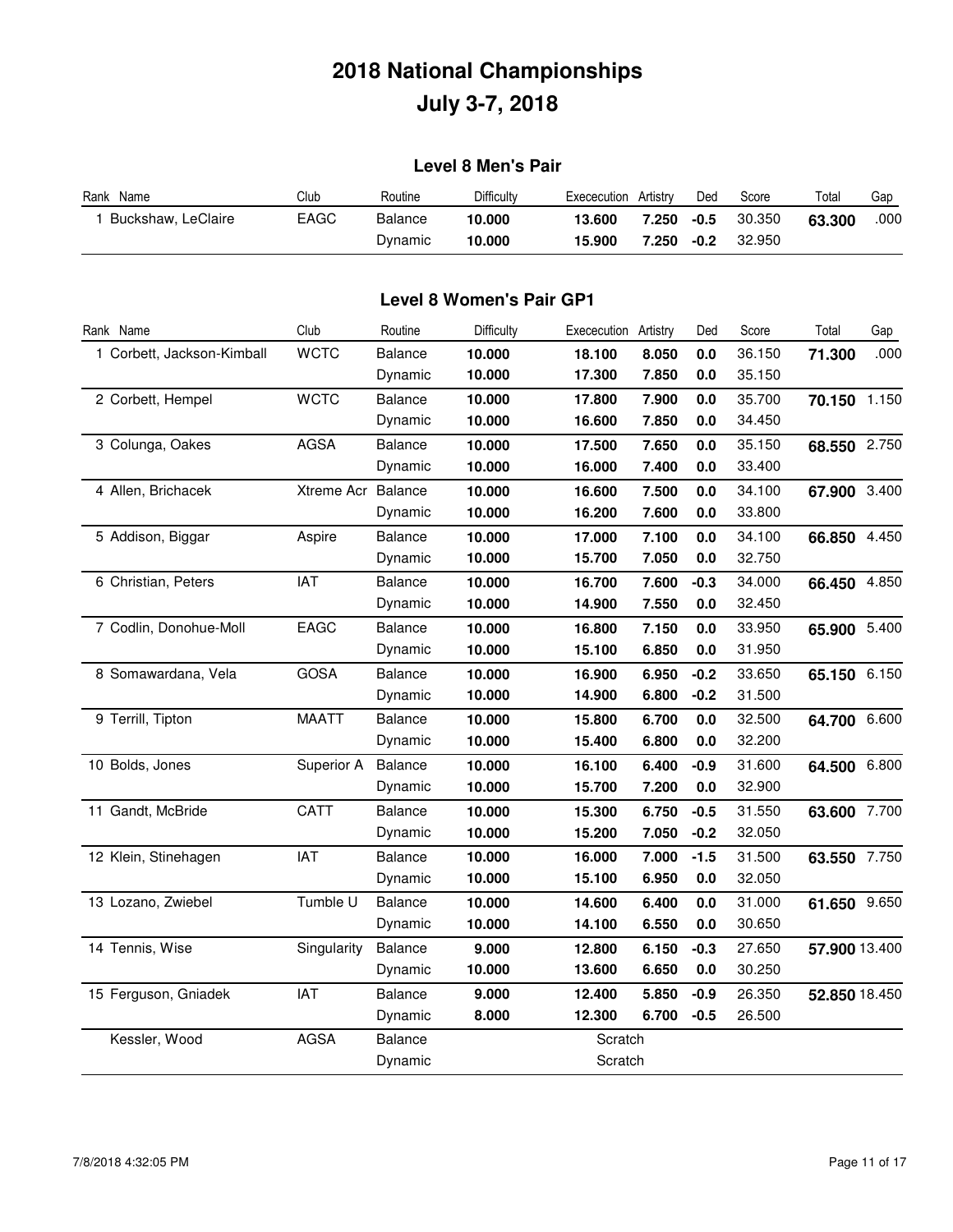#### **Level 8 Women's Pair GP2**

| Rank Name               | Club               | Routine        | Difficulty | Exececution | Artistry | Ded     | Score  | Total         | Gap   |
|-------------------------|--------------------|----------------|------------|-------------|----------|---------|--------|---------------|-------|
| 1 Lizama, Pirtle        | <b>AGSA</b>        | Balance        | 10.000     | 17.300      | 7.800    | $0.0\,$ | 35.100 | 71.100        | .000  |
|                         |                    | Dynamic        | 10.000     | 17.700      | 8.300    | 0.0     | 36.000 |               |       |
| 2 Jenson, Sprague       | <b>AGSA</b>        | Balance        | 10.000     | 17.200      | 7.950    | 0.0     | 35.150 | 70.200        | .900  |
|                         |                    | Dynamic        | 10.000     | 17.600      | 7.450    | 0.0     | 35.050 |               |       |
| 3 Andrews, Luvisi       | <b>AGSA</b>        | Balance        | 10.000     | 17.000      | 7.950    | 0.0     | 34.950 | 70.100        | 1.000 |
|                         |                    | Dynamic        | 10.000     | 17.200      | 7.950    | 0.0     | 35.150 |               |       |
| 4 Lawrence, Winfrey     | CCG                | Balance        | 10.000     | 17.700      | 7.600    | $-0.2$  | 35.100 | 69.800 1.300  |       |
|                         |                    | Dynamic        | 10.000     | 17.300      | 7.600    | $-0.2$  | 34.700 |               |       |
| 5 Pena, Reser           | <b>ATA</b>         | Balance        | 10.000     | 17.000      | 7.800    | 0.0     | 34.800 | 69.350 1.750  |       |
|                         |                    | Dynamic        | 10.000     | 16.700      | 7.850    | 0.0     | 34.550 |               |       |
| 6 Broadley, Plummer     | <b>AGSA</b>        | Balance        | 10.000     | 16.800      | 7.650    | 0.0     | 34.450 | 68.800 2.300  |       |
|                         |                    | Dynamic        | 9.000      | 17.400      | 7.950    | 0.0     | 34.350 |               |       |
| 7 French, Johnson       | Xtreme Acr Balance |                | 10.000     | 16.600      | 7.450    | 0.0     | 34.050 | 68.500 2.600  |       |
|                         |                    | Dynamic        | 10.000     | 16.600      | 7.850    | 0.0     | 34.450 |               |       |
| 8 Alvarez, Pickinpaugh  | Flip Force         | Balance        | 10.000     | 15.900      | 7.550    | 0.0     | 33.450 | 67.100 4.000  |       |
|                         |                    | Dynamic        | 10.000     | 16.300      | 7.350    | 0.0     | 33.650 |               |       |
| 9 Navarro-Pena, Ramirez | Paramount Balance  |                | 10.000     | 16.700      | 7.150    | 0.0     | 33.850 | 66.300 4.800  |       |
|                         |                    | Dynamic        | 10.000     | 15.500      | 6.950    | 0.0     | 32.450 |               |       |
| 10 Zhang, Zhang         | Paramount          | Balance        | 10.000     | 16.200      | 7.300    | -0.3    | 33.200 | 65.600        | 5.500 |
|                         |                    | Dynamic        | 10.000     | 15.300      | 7.100    | 0.0     | 32.400 |               |       |
| 11 Kennedy, Yanovich    | Paramount Balance  |                | 10.000     | 15.600      | 7.500    | 0.0     | 33.100 | 65.550 5.550  |       |
|                         |                    | Dynamic        | 10.000     | 15.600      | 6.850    | 0.0     | 32.450 |               |       |
| 12 Baldwin, Bertino     | Cal Elite Ki       | Balance        | 10.000     | 16.100      | 7.750    | 0.0     | 33.850 | 64.950 6.150  |       |
|                         |                    | Dynamic        | 10.000     | 13.900      | 7.200    | 0.0     | 31.100 |               |       |
| 13 Strawn, West         | Cal Elite Ki       | Balance        | 10.000     | 14.600      | 7.600    | $-0.8$  | 31.400 | 64.700 6.400  |       |
|                         |                    | Dynamic        | 10.000     | 15.600      | 7.900    | $-0.2$  | 33.300 |               |       |
| 13 Jacobson, Lewis      | CCoast             | <b>Balance</b> | 9.000      | 15.100      | 7.250    | 0.0     | 31.350 | 64.700 6.400  |       |
|                         |                    | Dynamic        | 10.000     | 16.100      | 7.250    | 0.0     | 33.350 |               |       |
| 15 Earl, Koenig         | <b>BGC</b>         | Balance        | 10.000     | 15.700      | 7.150    | 0.0     | 32.850 | 63.600 7.500  |       |
|                         |                    | Dynamic        | 10.000     | 13.700      | 7.050    | 0.0     | 30.750 |               |       |
| 16 Castillo, Earley     | Aerials Ath        | Balance        | 10.000     | 13.900      | 6.650    | $-0.9$  | 29.650 | 60.350 10.750 |       |
|                         |                    | Dynamic        | 10.000     | 13.900      | 6.800    | 0.0     | 30.700 |               |       |
| 17 Dupard, Mills        | Superior A         | <b>Balance</b> | 10.000     | 13.100      | 6.500    | -1.0    | 28.600 | 60.000 11.100 |       |
|                         |                    | Dynamic        | 10.000     | 14.500      | 6.900    | 0.0     | 31.400 |               |       |

| Level 7 Men's Group    |            |          |            |                      |       |        |        |        |      |  |  |
|------------------------|------------|----------|------------|----------------------|-------|--------|--------|--------|------|--|--|
| Rank Name              | Club       | Routine  | Difficulty | Exececution Artistry |       | Ded    | Score  | Total  | Gap  |  |  |
| Alexander, Bloomfield, | <b>BGC</b> | Combined | 10.000     | 15.400               | 7.500 | $-0.3$ | 32.600 | 32.600 | .000 |  |  |

#### 7/8/2018 4:32:06 PM Page 12 of 17

Chavez George, Digonis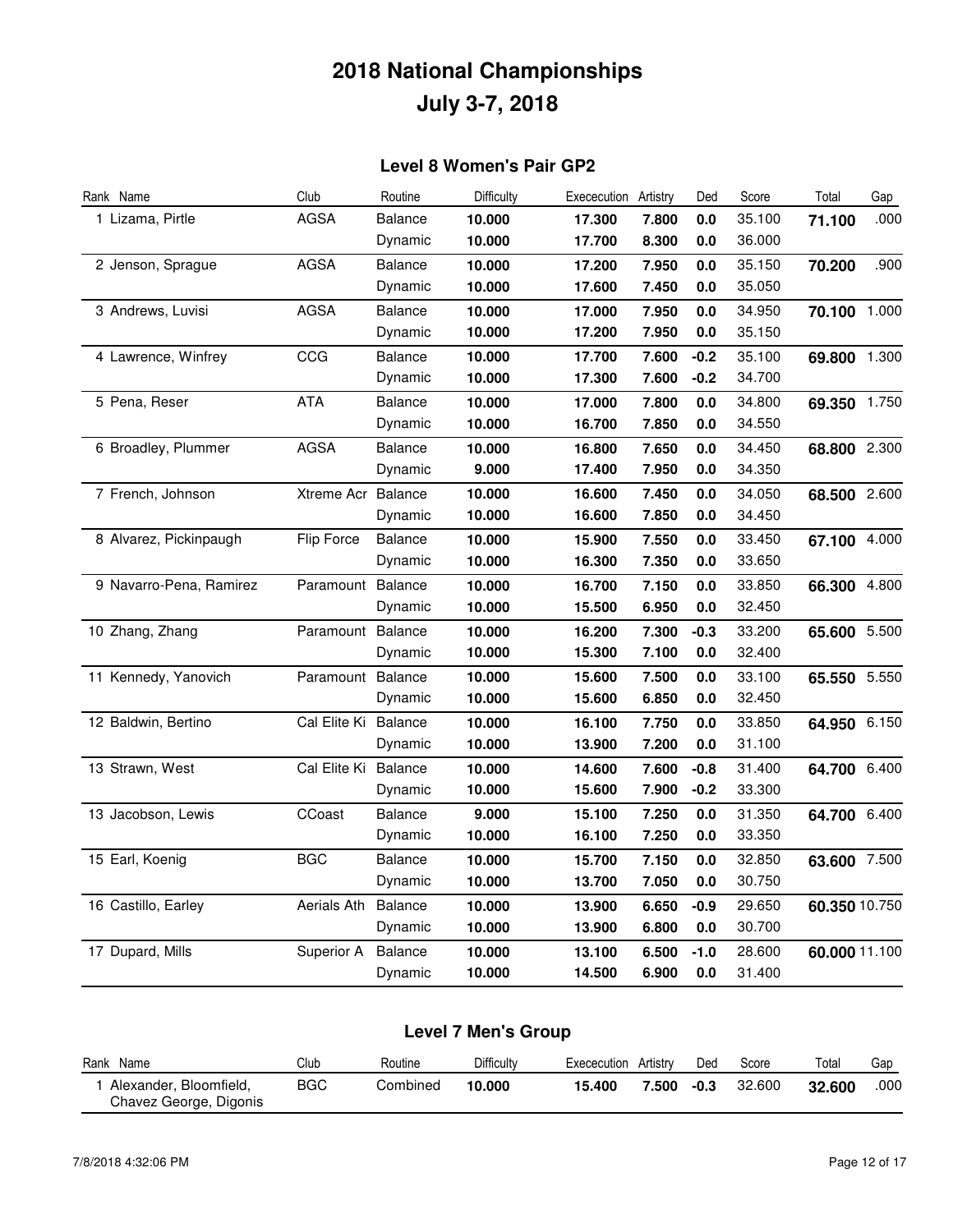### **Level 7 Women's Group GP1**

| Rank Name                           |     | Club         | Routine             | Difficulty | Exececution | Artistry | Ded    | Score  | Total  | Gap   |
|-------------------------------------|-----|--------------|---------------------|------------|-------------|----------|--------|--------|--------|-------|
| Belaigorod, LaNeve,<br>Meinardus    |     | <b>WOGA</b>  | Combined            | 10.000     | 17.000      | 7.700    | 0.0    | 34.700 | 34.700 | .000  |
| 2 Balthazar, Jaigopi, Wiley         |     | <b>WCTC</b>  | Combined            | 10.000     | 16.600      | 7.750    | $-0.2$ | 34.150 | 34.150 | .550  |
| 3 Elliott, Feuerstein, Rojas        |     | Legacy       | Combined            | 10.000     | 16.400      | 7.650    | 0.0    | 34.050 | 34.050 | .650  |
| 4 Henry, Thieneman, Wuttke          |     | <b>NOLA</b>  | Combined            | 10.000     | 15.500      | 7.750    | 0.0    | 33.250 | 33.250 | 1.450 |
| 5 Blake, Leedy, Mason               |     | <b>OSA</b>   | Combined            | 10.000     | 15.500      | 6.900    | -0.1   | 32.300 | 32.300 | 2.400 |
| 6 Alexander, Jarrell, Perrill       |     |              | Leaps & Bo Combined | 10.000     | 15.300      | 6.900    | 0.0    | 32.200 | 32.200 | 2.500 |
| 7 Freeman, Klein, Saguto            | IAT |              | Combined            | 10.000     | 14.800      | 7.050    | 0.0    | 31.850 | 31.850 | 2.850 |
| 8 Squire, Strider, Ward             |     | Aerials Ath  | Combined            | 10.000     | 14.000      | 6.700    | 0.0    | 30.700 | 30.700 | 4.000 |
| 9 Fogt, McCoy, Poelking             |     | <b>OSA</b>   | Combined            | 10.000     | 14.000      | 6.750    | $-0.6$ | 30.150 | 30.150 | 4.550 |
| Roderick, Roderick, Wilson<br>10    |     | <b>CATT</b>  | Combined            | 10.000     | 13.400      | 6.700    | 0.0    | 30.100 | 30.100 | 4.600 |
| Branson, Echols,<br>11<br>Rasmussen |     | <b>MAATT</b> | Combined            | 10.000     | 12.800      | 7.050    | $-0.2$ | 29.650 | 29.650 | 5.050 |
| 12 Nieters, Russell,<br>Ziegelmeyer |     | Barron Gy    | Combined            | 10.000     | 12.900      | 6.650    | 0.0    | 29.550 | 29.550 | 5.150 |
| 13 Briggs, Oellermann, Phillips     |     | CP Acro &    | Combined            | 10.000     | 11.100      | 6.300    | $-0.5$ | 26.900 | 26.900 | 7.800 |

### **Level 7 Women's Group GP2**

| Rank Name                             | Club         | Routine  | Difficulty | Exececution | Artistry | Ded    | Score  | Total  | Gap   |
|---------------------------------------|--------------|----------|------------|-------------|----------|--------|--------|--------|-------|
| Giacomazzi, Jackson-<br>Kimball, Sahn | <b>WCTC</b>  | Combined | 10.000     | 16.600      | 7.650    | 0.0    | 34.250 | 34.250 | .000  |
| 2 Holman-Mathis, Milnor,<br>Scott     | AGSA         | Combined | 10.000     | 15.700      | 7.350    | 0.0    | 33.050 | 33.050 | 1.200 |
| 3 Johnson, Reed, Ruckert              | EAGC         | Combined | 10.000     | 14.800      | 7.800    | 0.0    | 32.600 | 32.600 | 1.650 |
| 4 Gallo, Gopidas, Poloziouk           | <b>WCTC</b>  | Combined | 10.000     | 14.900      | 7.400    | 0.0    | 32,300 | 32,300 | 1.950 |
| 5 Adams, Caldwell, Tipton             | <b>MAATT</b> | Combined | 10.000     | 14.700      | 7.150    | 0.0    | 31.850 | 31.850 | 2.400 |
| 6 Akuffo, Brumfield, Williams         | <b>EAGC</b>  | Combined | 10.000     | 14.200      | 7.450    | 0.0    | 31.650 | 31.650 | 2.600 |
| 7 Earley, Feldhaus, George            | Aerials Ath  | Combined | 10.000     | 14.500      | 6.850    | $-0.1$ | 31.250 | 31.250 | 3.000 |
| 8 Cortez, Falcon, Ponomarev           | GOSA         | Combined | 10.000     | 13.800      | 6.850    | 0.0    | 30.650 | 30.650 | 3.600 |
| 8 Bellamy, Layne, Woodruff            | Aerials Ath  | Combined | 10.000     | 13.800      | 6.850    | 0.0    | 30.650 | 30.650 | 3.600 |
| 10 Aucoin, Blouin, Guillaume          | Acrobats In  | Combined | 10.000     | 13.400      | 6.600    | 0.0    | 30.000 | 30.000 | 4.250 |
| Greiner, Koenig,<br>11<br>Stonebraker | CP Acro &    | Combined | 10.000     | 12.100      | 6.500    | 0.0    | 28.600 | 28.600 | 5.650 |
| 12 Agresto, Du, McAteer               | Indigo       | Combined | 9.000      | 12.700      | 7.100    | $-0.9$ | 27.900 | 27.900 | 6.350 |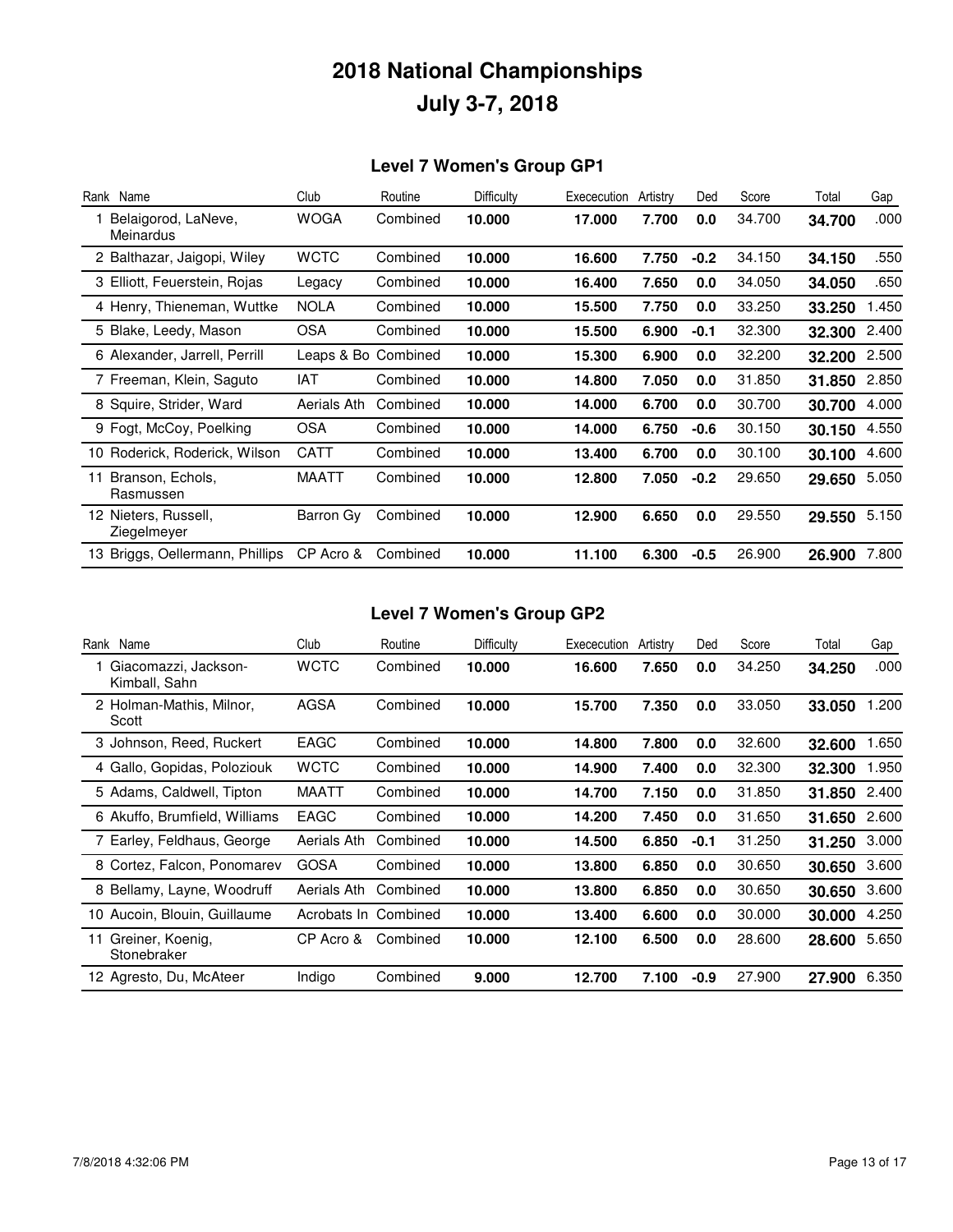#### **Level 7 Mixed Pair**

| Rank<br>Name          | Club                  | Routine  | Difficulty | Exececution | Artistry | Ded    | Score  | Total  | Gap   |
|-----------------------|-----------------------|----------|------------|-------------|----------|--------|--------|--------|-------|
| Kipp, Sedlak          | <b>BGC</b>            | Combined | 10.000     | 16.300      | 7.600    | 0.0    | 33.900 | 33.900 | .000  |
| 2 Harleston, Molinary | <b>XAIR</b>           | Combined | 9.000      | 15.400      | 7.150    | 0.0    | 31.550 | 31.550 | 2.350 |
| 3 Huizar, Kitchens    | Aerial Athle Combined |          | 9.000      | 15.700      | 6.700    | 0.0    | 31.400 | 31.400 | 2.500 |
| 4 Sandrini, Valkin    | Paramount Combined    |          | 10.000     | 14.200      | 7.100    | 0.0    | 31.300 | 31.300 | 2.600 |
| 5 Avery, Westbrook    | Aerial Athle Combined |          | 10.000     | 14.800      | 7.050    | $-0.6$ | 31.250 | 31.250 | 2.650 |
| 6 Tennis, Wise        | Singularity           | Combined | 10.000     | 12.600      | 6.750    | $-0.6$ | 28.750 | 28.750 | 5.150 |

#### **Level 7 Men's Pair**

| Rank<br>Name         | Club   | Routine  | Difficulty | Exececution | Artistrv | Ded    | Score | Total  | Gar  |
|----------------------|--------|----------|------------|-------------|----------|--------|-------|--------|------|
| Slaven.<br>l hompson | SSYMCA | Combined | 10.000     | 14.900      | 6.800    | $-0.2$ | 1.500 | 31.500 | .000 |

### **Level 7 Women's Pair GP1**

| Rank Name                  | Club        | Routine  | Difficulty | Exececution | Artistry | Ded    | Score  | Total  | Gap   |
|----------------------------|-------------|----------|------------|-------------|----------|--------|--------|--------|-------|
| 1 Couvillon, Goody         | <b>NOLA</b> | Combined | 10.000     | 17.200      | 7.700    | 0.0    | 34.900 | 34.900 | .000  |
| 2 Chen, Potwin             | ATA         | Combined | 10.000     | 17.000      | 7.850    | 0.0    | 34.850 | 34.850 | .050  |
| 3 Bridges, Petrushenko     | Flip Force  | Combined | 10.000     | 16.900      | 7.800    | 0.0    | 34.700 | 34.700 | .200  |
| 4 Gardner, Gardner         | Capital     | Combined | 10.000     | 16.000      | 7.100    | 0.0    | 33.100 | 33.100 | 1.800 |
| 5 Rosenberg, Vergnetti     | Xtreme Acr  | Combined | 10.000     | 15.400      | 7.400    | 0.0    | 32.800 | 32.800 | 2.100 |
| 6 Johnson, McKenzie        | Xtreme Acr  | Combined | 10.000     | 15.000      | 7.550    | 0.0    | 32.550 | 32.550 | 2.350 |
| 7 Bobrova, Li              | Paramount   | Combined | 10.000     | 15.700      | 7.000    | $-0.2$ | 32.500 | 32.500 | 2.400 |
| 8 Homann, Roderick         | <b>CATT</b> | Combined | 10.000     | 15.900      | 6.600    | $-0.2$ | 32.300 | 32.300 | 2.600 |
| 9 Bellare, Yanagihara      | Flip Force  | Combined | 10.000     | 15.200      | 6.750    | 0.0    | 31.950 | 31.950 | 2.950 |
| 10 Ward, Woodruff          | Aerials Ath | Combined | 10.000     | 14.800      | 6.850    | 0.0    | 31.650 | 31.650 | 3.250 |
| 11 Bajdarvanov, Wagner     | Flip Force  | Combined | 10.000     | 14.900      | 6.850    | $-0.3$ | 31.450 | 31.450 | 3.450 |
| 12 Perry, Williams         | <b>GOSA</b> | Combined | 10.000     | 15.000      | 6.350    | 0.0    | 31.350 | 31.350 | 3.550 |
| 13 Lieberman, Ruiz         | Xtreme Acr  | Combined | 10.000     | 13.800      | 7.300    | 0.0    | 31.100 | 31.100 | 3.800 |
| 14 Maenle, Zied            | <b>OSA</b>  | Combined | 10.000     | 14.100      | 6.500    | 0.0    | 30.600 | 30.600 | 4.300 |
| 15 Orozco, Siller          | <b>GOSA</b> | Combined | 10.000     | 13.800      | 6.250    | $-0.3$ | 29.750 | 29.750 | 5.150 |
| 16 Roderick, Wilson        | CATT        | Combined | 10.000     | 13.700      | 6.400    | $-0.5$ | 29.600 | 29.600 | 5.300 |
| 17 Oellermann, Stonebraker | CP Acro &   | Combined | 8.600      | 12.300      | 6.150    | 0.0    | 27.050 | 27.050 | 7.850 |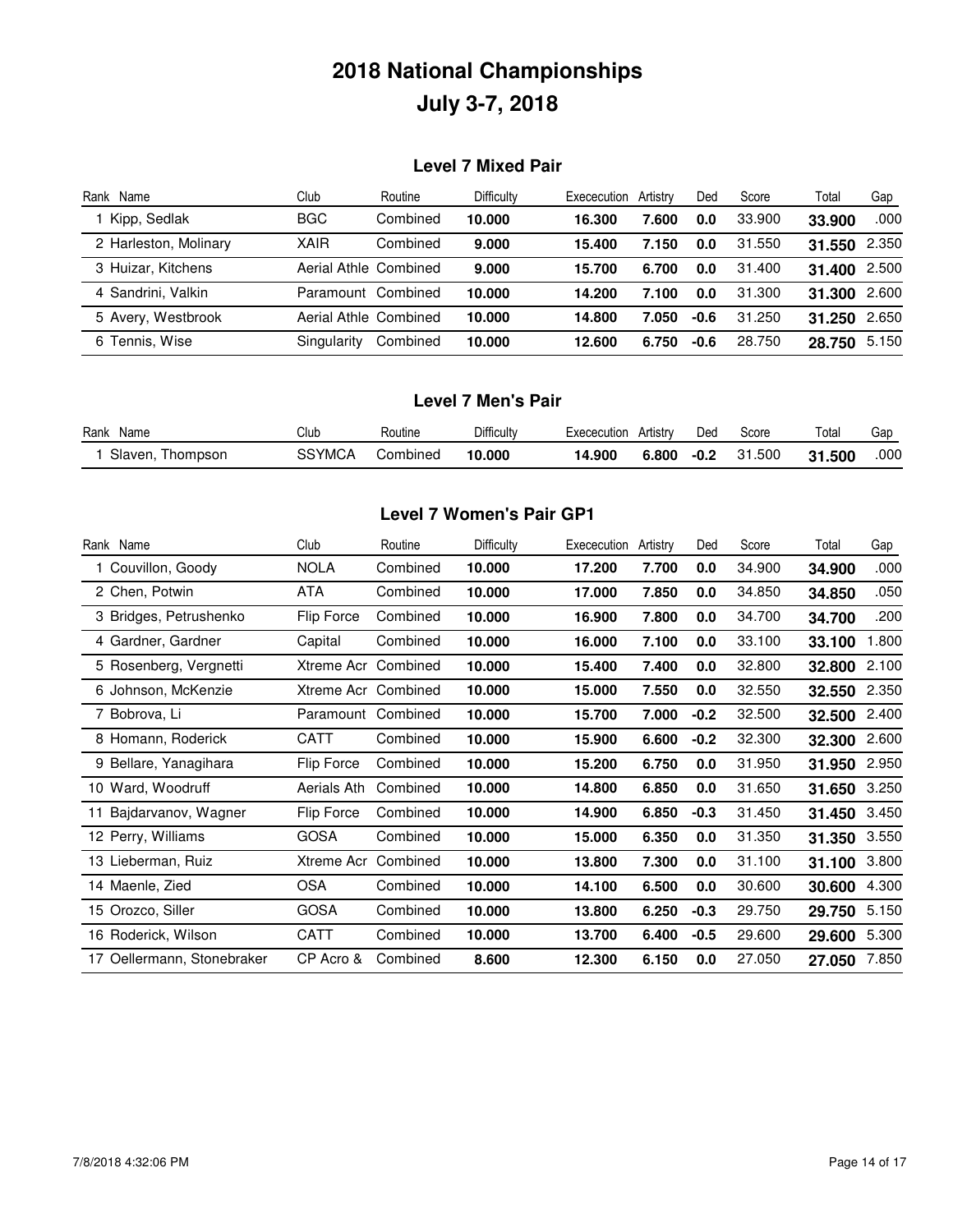#### **Level 7 Women's Pair GP2**

| Rank Name                | Club                  | Routine  | Difficulty | Exececution | Artistry | Ded    | Score  | Total  | Gap   |
|--------------------------|-----------------------|----------|------------|-------------|----------|--------|--------|--------|-------|
| 1 Heinrich, Zubiate      | AGSA                  | Combined | 10.000     | 16.800      | 7.750    | 0.0    | 34.550 | 34.550 | .000  |
| 2 Bednash, Lacy          | EAGC                  | Combined | 10.000     | 16.700      | 7.950    | $-0.2$ | 34.450 | 34.450 | .100  |
| 3 Rodriguez, Tripathi    | Xtreme Acr            | Combined | 10.000     | 16.300      | 7.700    | 0.0    | 34.000 | 34.000 | .550  |
| 4 Leach, Rosenhaft       | LATA                  | Combined | 10.000     | 16.100      | 7.000    | 0.0    | 33.100 | 33.100 | 1.450 |
| 4 Thieneman, Wuttke      | <b>NOLA</b>           | Combined | 10.000     | 16.300      | 7.100    | $-0.3$ | 33.100 | 33.100 | 1.450 |
| 6 Adams, Caldwell        | MAATT                 | Combined | 10.000     | 14.600      | 7.050    | 0.0    | 31.650 | 31.650 | 2.900 |
| 7 Givens, Robinson       | Superior A            | Combined | 10.000     | 14.200      | 6.350    | 0.0    | 30.550 | 30.550 | 4.000 |
| 8 Bellamy, George        | Aerials Ath           | Combined | 10.000     | 13.600      | 6.700    | 0.0    | 30.300 | 30.300 | 4.250 |
| 9 Galvan, McKee          | Aerial Athle Combined |          | 9.000      | 14.400      | 6.850    | 0.0    | 30.250 | 30.250 | 4.300 |
| 10 Knecht, Layne         | Aerials Ath           | Combined | 9.600      | 13.500      | 6.900    | 0.0    | 30.000 | 30.000 | 4.550 |
| Barnowski, Leach         | LATA                  | Combined | 10.000     | 12.700      | 6.550    | 0.0    | 29.250 | 29.250 | 5.300 |
| 12 Clark, Holland        | WSGC                  | Combined | 9.000      | 14.000      | 6.500    | $-0.3$ | 29.200 | 29.200 | 5.350 |
| 13 Koenig, Phillips      | CP Acro &             | Combined | 10.000     | 13.000      | 6.150    | 0.0    | 29.150 | 29.150 | 5.400 |
| 14 Brown, Schmelig       | Barron Gy             | Combined | 9.600      | 13.300      | 6.500    | $-0.3$ | 29.100 | 29.100 | 5.450 |
| 15 Feldhaus, Squire      | Aerials Ath           | Combined | 10.000     | 12.300      | 6.750    | 0.0    | 29.050 | 29.050 | 5.500 |
| 16 D'Angelo-Jones, Nolte | Barron Gy             | Combined | 9.600      | 12.600      | 6.400    | 0.0    | 28.600 | 28.600 | 5.950 |

### **Level 6 Women's Group GP1**

| Rank Name                              | Club        | Routine  | Difficulty | Exececution | Artistry | Ded    | Score  | Total  | Gap   |
|----------------------------------------|-------------|----------|------------|-------------|----------|--------|--------|--------|-------|
| 1 Garcia, Ruiz, Ulyanova               | Xtreme Acr  | Combined | 10.000     | 17.200      | 0.000    | 0.0    | 27.200 | 27.200 | .000  |
| 2 Modha, Tibbs, Williams               | <b>WOGA</b> | Combined | 10.000     | 16.600      | 0.000    | 0.0    | 26.600 | 26.600 | .600  |
| 3 Schwartzbauer, Tripathi,<br>Williams | Xtreme Acr  | Combined | 10.000     | 16.500      | 0.000    | 0.0    | 26.500 | 26.500 | .700  |
| 4 Dang, Rodriguez, Tripathi            | Xtreme Acr  | Combined | 10.000     | 16.400      | 0.000    | 0.0    | 26.400 | 26.400 | .800  |
| 5 Brailovsky, Scott, Tave              | Xtreme Acr  | Combined | 10.000     | 16.100      | 0.000    | 0.0    | 26.100 | 26.100 | 1.100 |
| 6 Bajdarvanov, Hiemcke,<br>Yanagihara  | Flip Force  | Combined | 10.000     | 15.400      | 0.000    | 0.0    | 25.400 | 25.400 | 1.800 |
| 7 Beavers, Huling, Sotuyo              | EAGC        | Combined | 10.000     | 14.700      | 0.000    | 0.0    | 24.700 | 24.700 | 2.500 |
| 8 Bodi, Dunn, Dunn                     | <b>SMA</b>  | Combined | 10.000     | 14.300      | 0.000    | 0.0    | 24.300 | 24.300 | 2.900 |
| 9 Dean, Grandov, Varley                | Indigo      | Combined | 10.000     | 14.400      | 0.000    | $-0.3$ | 24.100 | 24.100 | 3.100 |
| 10 Crume, Fleshman, Jordan             | Aerials Ath | Combined | 10.000     | 13.300      | 0.000    | 0.0    | 23.300 | 23.300 | 3.900 |
| Holdman, Johnson,<br>11<br>Roesslet    | Singularity | Combined | 10.000     | 12.900      | 0.000    | 0.0    | 22.900 | 22.900 | 4.300 |
| Banda, Barton, Young                   | Kilgore     | Combined | 9.600      | 13.400      | 0.000    | $-0.1$ | 22,900 | 22.900 | 4.300 |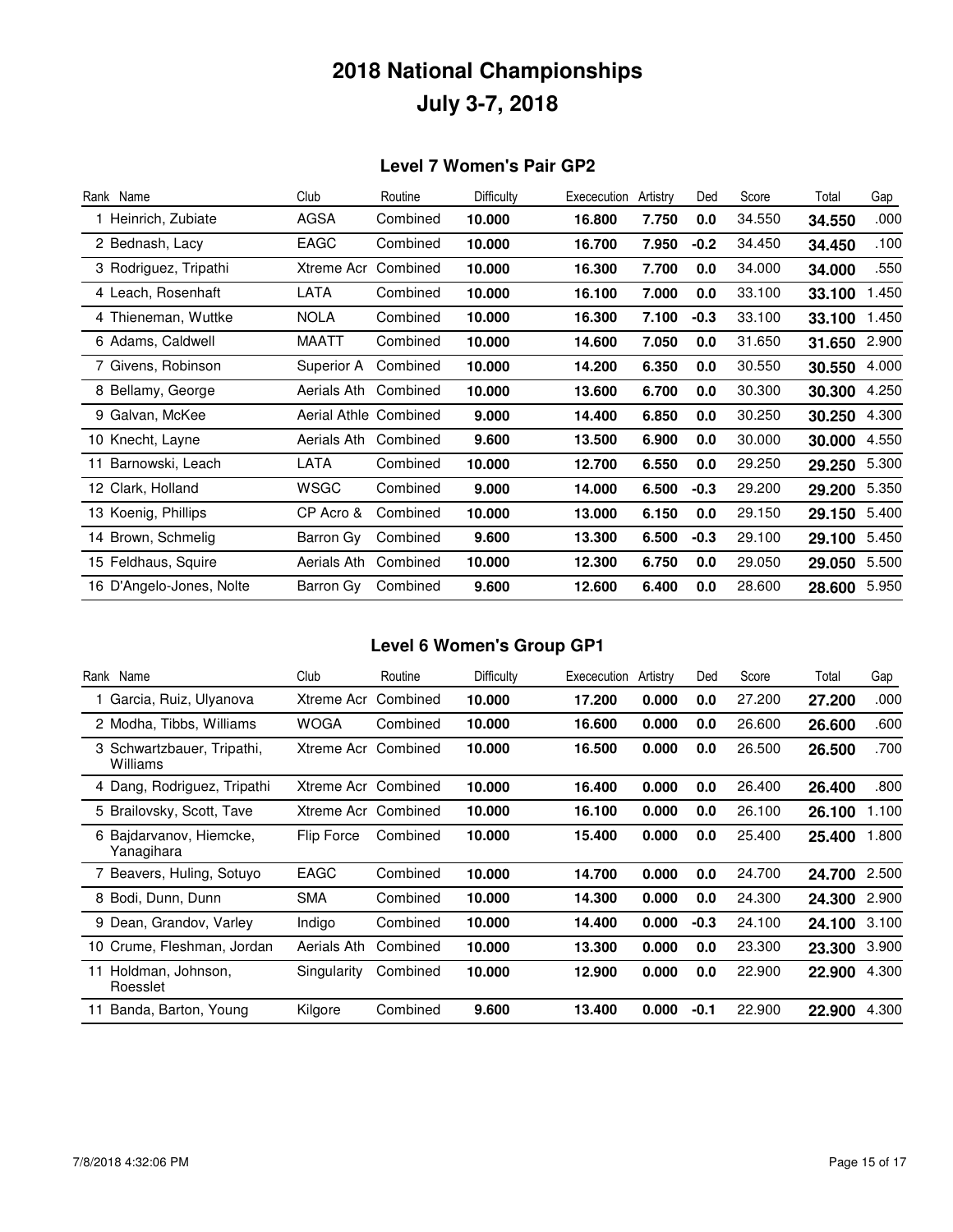### **Level 6 Women's Group GP2**

| Rank Name                                      | Club               | Routine  | Difficulty | Exececution | Artistry | Ded    | Score  | Total  | Gap   |
|------------------------------------------------|--------------------|----------|------------|-------------|----------|--------|--------|--------|-------|
| Durkin, Juthani, Tur                           | <b>Rising Star</b> | Combined | 10.000     | 16.700      | 0.000    | 0.0    | 26.700 | 26.700 | .000  |
| 2 Belaigorod, Lipman, Martin                   | <b>WOGA</b>        | Combined | 10.000     | 16.200      | 0.000    | 0.0    | 26,200 | 26.200 | .500  |
| 3 Bednash, Jennings, Rawls-<br><b>Blodgett</b> | <b>EAGC</b>        | Combined | 10.000     | 15.500      | 0.000    | 0.0    | 25.500 | 25.500 | 1.200 |
| 4 Hans, Jenkins, Keoughan                      | <b>BGC</b>         | Combined | 10.000     | 15.300      | 0.000    | 0.0    | 25.300 | 25,300 | 1.400 |
| 4 Castillo, Moyer, Slagle                      | Aerials Ath        | Combined | 10.000     | 15.300      | 0.000    | 0.0    | 25,300 | 25.300 | 1.400 |
| 6 Homann, Kois, Willis                         | CATT               | Combined | 10.000     | 14.900      | 0.000    | $-0.4$ | 24.500 | 24.500 | 2.200 |
| 7 Estes, Mahony, Monsted                       | <b>NOLA</b>        | Combined | 10.000     | 14.300      | 0.000    | 0.0    | 24.300 | 24.300 | 2.400 |
| 8 Baskin, Kasziba,<br>Kozhynova                | <b>Rising Star</b> | Combined | 10.000     | 14.200      | 0.000    | 0.0    | 24.200 | 24.200 | 2.500 |
| 9 Knecht, Weaver, Wilt                         | Aerials Ath        | Combined | 10.000     | 14.000      | 0.000    | 0.0    | 24.000 | 24.000 | 2.700 |
| 10 Jeffery, Sedlak, Tracy                      | <b>BGC</b>         | Combined | 9.600      | 14.100      | 0.000    | 0.0    | 23.700 | 23.700 | 3.000 |
| 11 Kaminska, Sagar, Shyh                       | Paramount          | Combined | 10.000     | 12.400      | 0.000    | $-0.1$ | 22.300 | 22.300 | 4.400 |
| 12 Deters, Dunn, Walter                        | <b>SMA</b>         | Combined | 9.600      | 11.800      | 0.000    | $-0.3$ | 21.100 | 21.100 | 5.600 |

### **Level 6 Mixed Pair**

| Rank<br>Name        | Club        | Routine  | Difficulty | Exececution | Artistry | Ded  | Score  | Total  | Gap   |
|---------------------|-------------|----------|------------|-------------|----------|------|--------|--------|-------|
| Plummer, Stoker     | AGSA        | Combined | 10.000     | 16.100      | 0.000    | 0.0  | 26.100 | 26.100 | .000  |
| 2 Echols, Rasmussen | <b>MAAT</b> | Combined | 9.600      | 13.000      | 0.000    | -0.3 | 22,300 | 22.300 | 3.800 |

### **Level 6 Men's Pair**

| Rank<br>Name               | Club        | Routine  | Difficulty | Exececution | Artistry | Ded | Score  | Total  | Gap  |
|----------------------------|-------------|----------|------------|-------------|----------|-----|--------|--------|------|
| Davis, Wolf                | Kilaore     | Combined | 10.000     | 16.100      | 0.000    | 0.0 | 26.100 | 26.100 | .000 |
| 2 Rawls-Blodgett, Skalozub | <b>EAGC</b> | Combined | 10.000     | 14.600      | 0.000    | 0.0 | 24.600 | 24.600 | .500 |